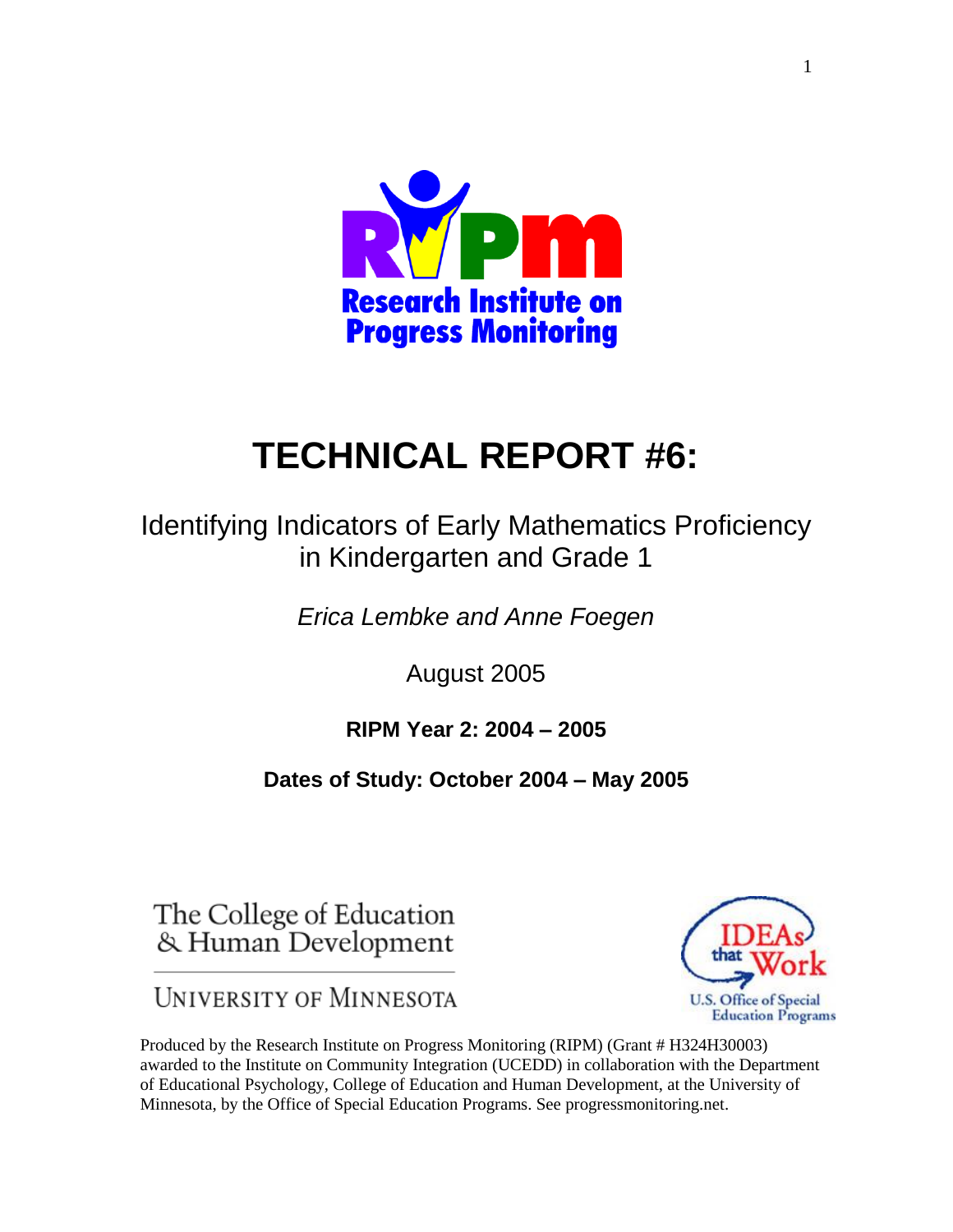Identifying Indicators of Early Mathematics Proficiency in Kindergarten and Grade 1

In previous research on the development of curriculum-based measures in math, one of the primary tasks used for screening and progress monitoring was a basic facts probe in which students wrote the answers to single-digit number combinations in single or mixed operations (Marston, 1989). Until recently, there were no measures for students who could not yet compute basic facts, such as students in Kindergarten or Grade 1, or students achieving at that level. With the emphasis on early identification of at-risk students, there is a need to develop measures that can be used to identify students who might be struggling in math as early as possible and to monitor their progress.

In recent years, research on mathematics CBM has been extended to the development of measures for screening and/or progress monitoring students who are not yet able to compute basic facts. In studies by Clarke and Shinn (2004) and Chard, Clarke, Baker, Otterstedt, Braun, and Katz (2005), Kindergarten (n=436) and Grade 1 (n=483) students were administered tasks such as number identification, quantity discrimination, and missing number tasks. In both studies, the researchers varied the way in which students responded (oral or written) and the types of tasks given. At the Kindergarten level, number identification, quantity discrimination, and missing number tasks had the best alternate form reliability and criterion validity, with correlations ranging from .50 to .69 with the criterion, the Number Knowledge Test (Okamoto & Case, 1996). The strongest correlations at the Kindergarten level were found between the missing number tasks and the criterion.

At the Grade 1 level, oral counting, quantity discrimination, number identification, and the missing number tasks all demonstrated adequate reliability and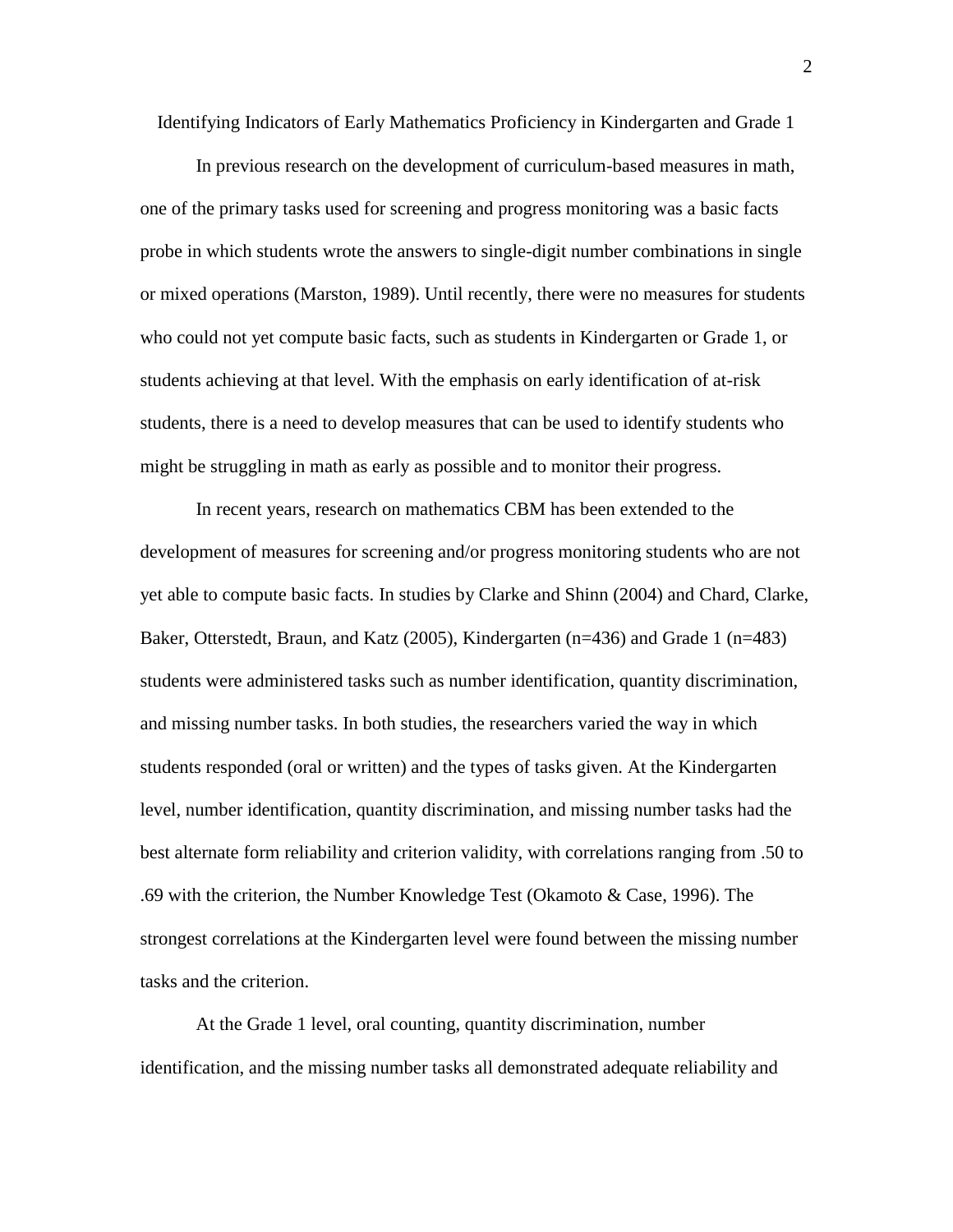criterion validity coefficients with several measures (Woodcock Johnson applied problems, Number Knowledge Test, and CBM basic facts probes) ranged from *r* = .60 to *r* = .79.

VanDerHeyden, Witt, Naquin, and Noell (2001) also examined early math measures in a study designed to create a series of reliable and valid CBM probes that could be used as screening tools to identify Kindergarten students in need of academic intervention. For Kindergarten students (n=31) tasks such as circle number, write number, and draw circles had correlations ranging from  $r = .44$  to  $r = .61$  with the math composite on the Comprehensive Inventory of Basic Skills, Revised (VanDerHeyden et al., 2001). For 4- year olds  $(n=53)$  tasks such as choose number, number naming, counting objects, free counting, discrimination, and choosing shapes were correlated with the Brigance Screens (Brigance, 1999) and the Test of Early Mathematics Achievement-2 (TEMA-2; Ginsburg & Baroody, 1990). The strongest correlations were demonstrated with the choosing number and discrimination tasks.

With very little research completed on measures of early math skills, the purpose of our study was to identify reliable and valid curriculum-based measures in early math that could be used with both Kindergarten and Grade 1 students and that could be extended up to higher grade levels. We hoped to replicate and extend the existing work, by introducing new potential measures, investigating different criterion variables, and using the measures with more students. Two studies were completed as part of this first phase of research. Study 1 was completed in Missouri in the fall, with a follow-up to this study completed in Missouri in the spring, and Study 2 was completed in Iowa in the spring.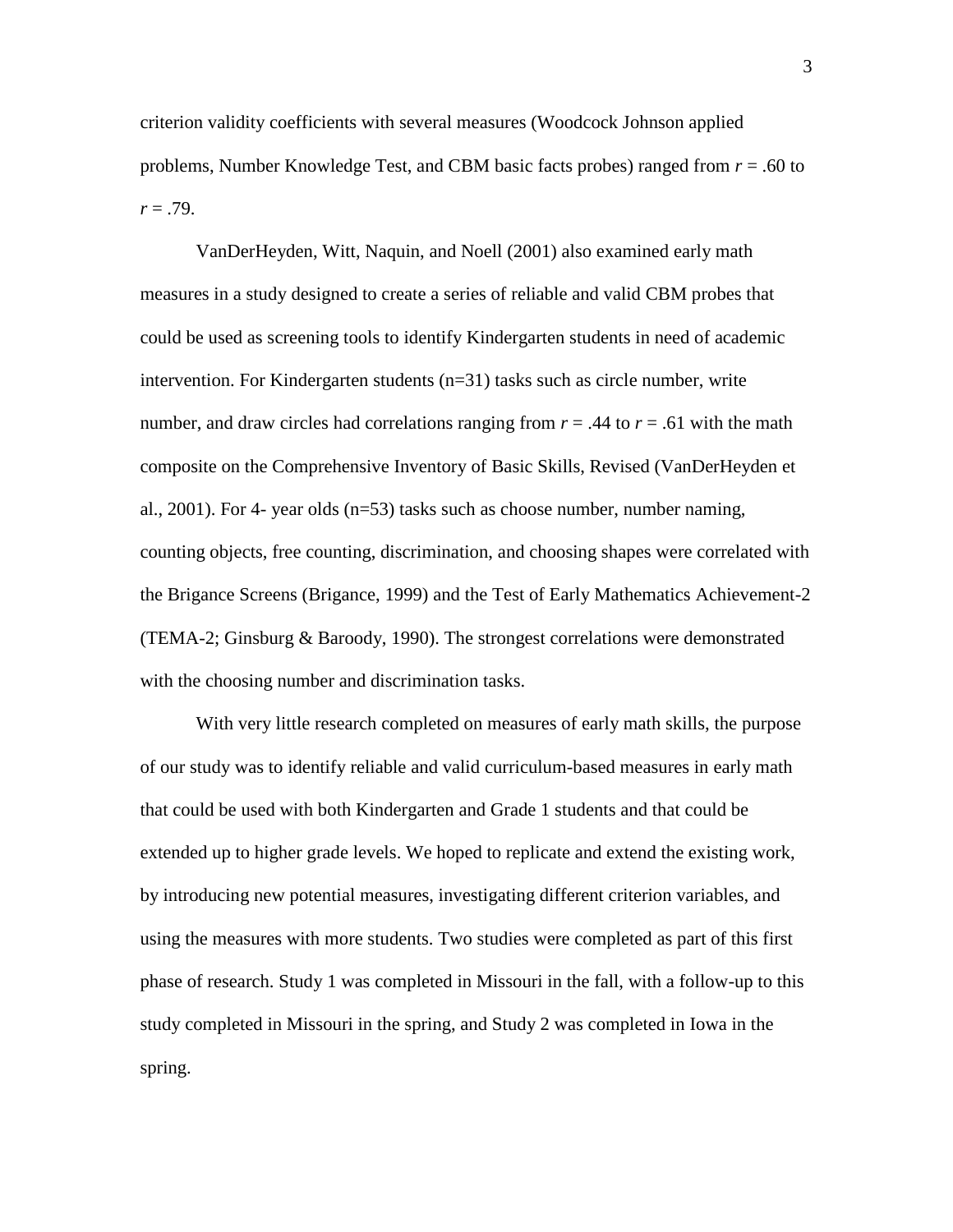#### Study 1 (Missouri)

#### *Method*

*Participants*. One elementary school in a rural town in Missouri participated in Study 1. The district had an elementary school, middle school, and high school within the district. The total enrollment for the district was 1,200 students. Ninety-four percent of the students were Caucasian, 4% African American, 1% Hispanic, and 1% other ethnicities. Thirty-two percent of all students in the district qualified for free or reduced lunch and 11% of students were receiving special education services. Six teachers participated in the study, two in Grade 1 and four in Kindergarten. Eighty-eight students participated in the study, with 56 Kindergarten students and 32 Grade 1 students. Table 1 displays the demographic information for participants in Study 1, fall.

Table 1

|                        | $\boldsymbol{n}$ |
|------------------------|------------------|
| Male                   | 48               |
| Female                 | 40               |
| White                  | 83               |
| Other ethnicities      | 5                |
| Free and Reduced Lunch | 23               |
| IEP eligible           | 8                |
| ELL eligible           | $\mathbf{1}$     |

*Demographic information, Study 1, Fall*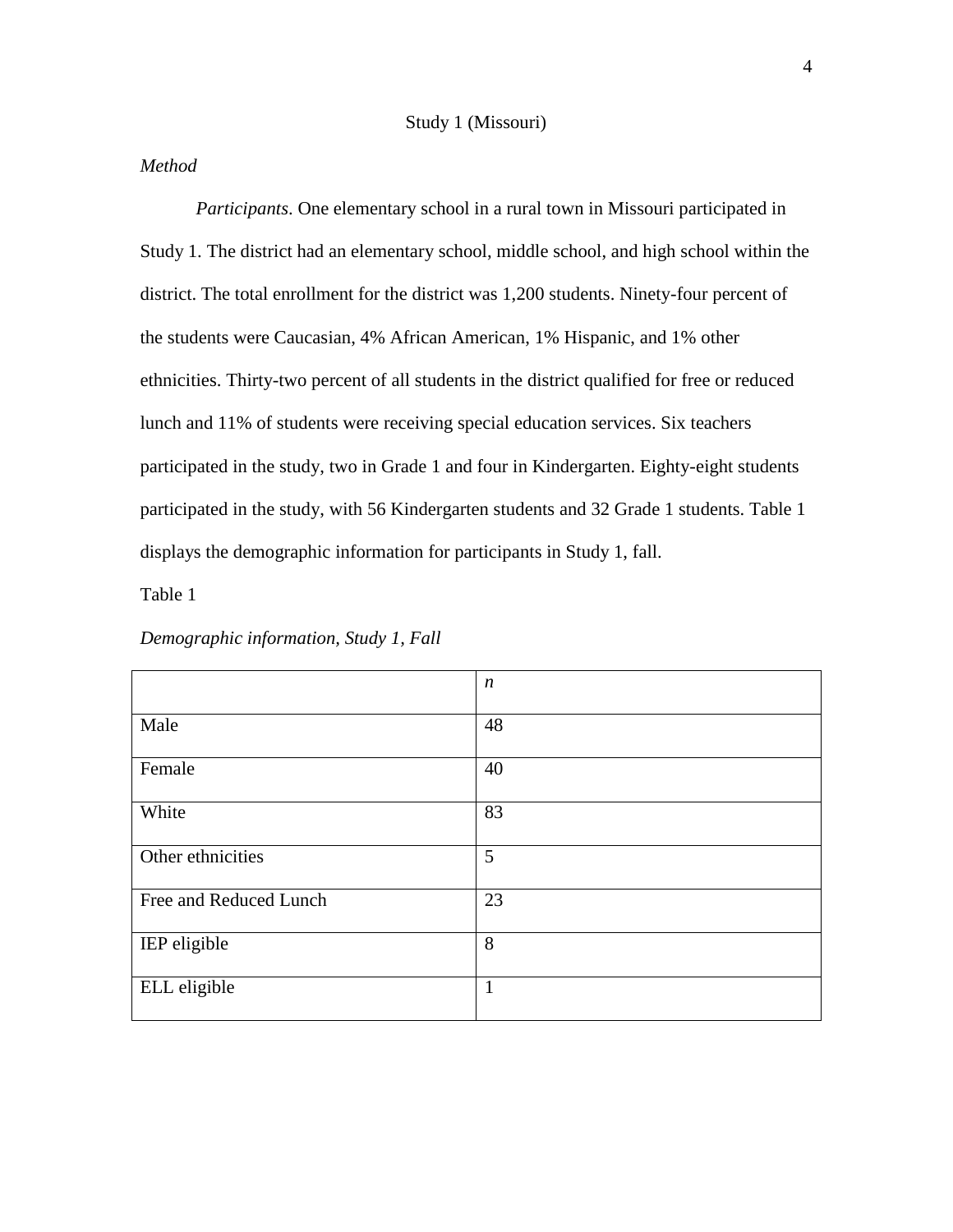*Early mathematics measures*. Four measures were administered to each student: Quantity Discrimination, Quantity Array, Missing Number, and Number Identification. Each measure was administered for one minute. For the Quantity Discrimination task, students were presented with two numbers and asked to name the bigger of two numbers. Each of the three pages of the measure had 21 items arranged in three columns(63 items total). For the Quantity Array measure, students were presented with one or two arrays of dots and asked to name the number of dots in each box. Each of the three pages of the measure had 12 items arranged in two columns (72 items total). For the Missing Number task, students were presented with boxes with a series of four numbers, one of which had been replaced with a blank. Students verbally identified the missing number. Each of the three pages of the measure had 21 items arranged in three columns (63 total items). For the Number Identification task, students were presented with randomly ordered numbers between 1 and 100, each in a separate box, and asked to name each number. Each page of the measure consisted of seven rows of four numbers (81 total items). Three parallel forms of each measure were administered using a one minute duration for each probe. Construction guidelines, administration directions, scoring procedures, and samples for each measure are presented in Appendix A.

*Criterion measures*. Criterion measures included the teachers' ratings of their students' overall math proficiency, the Woodcock-McGrew-Werder Mini Battery of Achievement (MBA, Woodcock, McGrew, & Werder, 1994), and for the Grade 1 students only, the Stanford Early Achievement Test (1996, Psychological Corporation). For the teacher ratings, each teacher was asked to rate each student's general proficiency in math relative to other students in his/her class, on a Likert scale from 1 to 7, with 1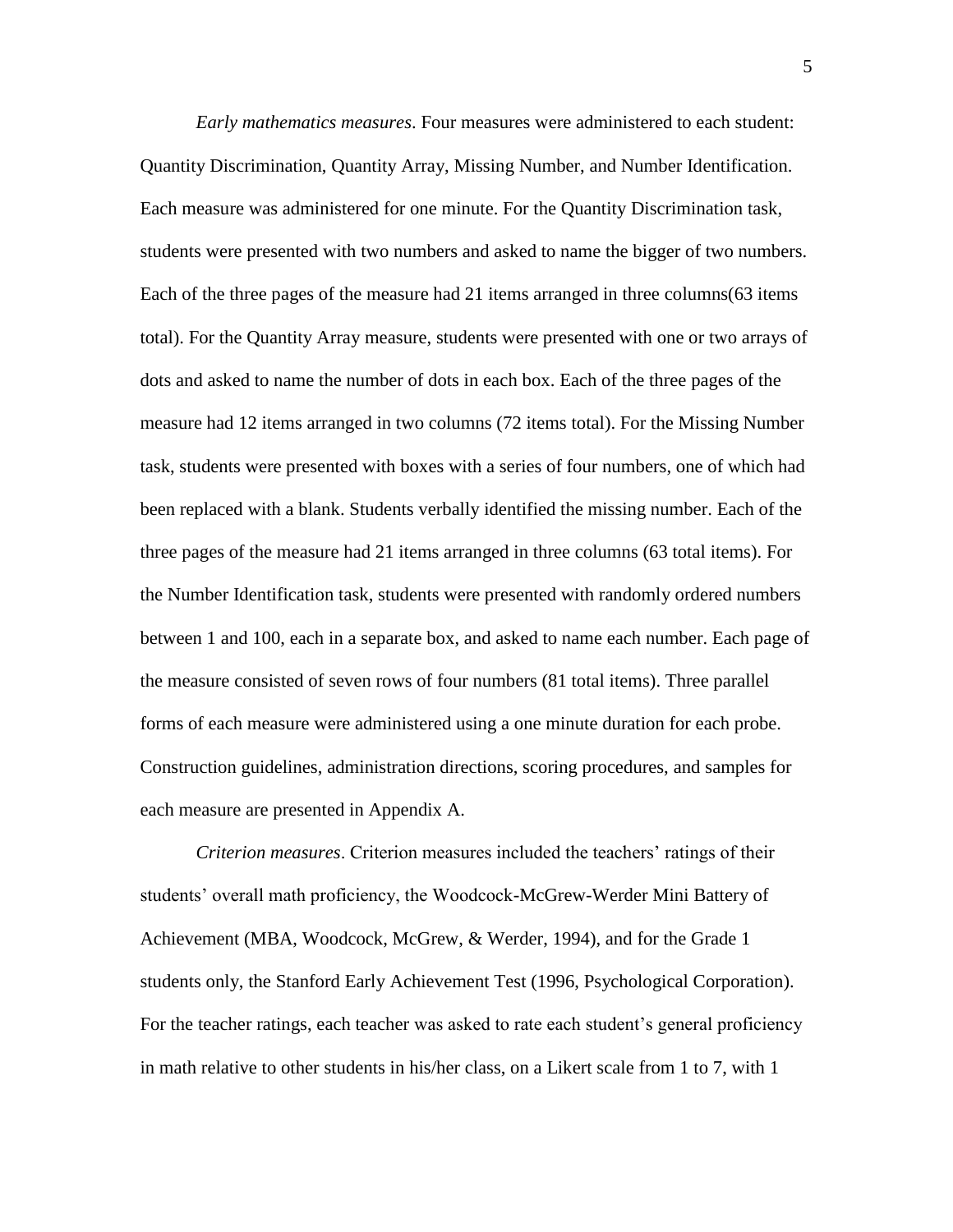being least proficient and 7 being most proficient. Teachers were asked to use the entire scale in completing their ratings. The Calculation subtest and Reasoning and Concepts subtest of the Mini Battery of Achievement (Woodcock et al., 1994) were administered to acquire a broad math score for each student. The Grade 1 students had taken the Stanford Early Achievement Test prior to the study, so each student's standard score on the math subtest of the Stanford Early Achievement Test was used as an additional criterion measure.

*Procedures*. Teachers from the participating district explained the study to students and sent consent letters home. Teachers then collected consent forms and provided students with a pencil as an incentive to return the forms. The first author coordinated the scheduling with the teachers or the building principal at the school, scheduling three data collection sessions for each student.

Students participated in three rounds of data collection, each separated by approximately one week. Rounds 1 and 2 involved administration of four types of math tasks. Three forms of each task were individually administered, with each data collection session lasting approximately 15 minutes per child. Administration of the tasks took place in either a quiet room or hallway. In Round 3, the Mini-Battery of Achievement (Woodcock, McGrew, Werder, 1994) was individually administered to students. The order of the tasks was counterbalanced across students. Students who were absent during the rounds were assessed if they could be assessed within the one-week time limit. If the make-up session could not be completed within the established time limit, that round of data collection was omitted and students were assessed in subsequent rounds of data collection using standard procedures.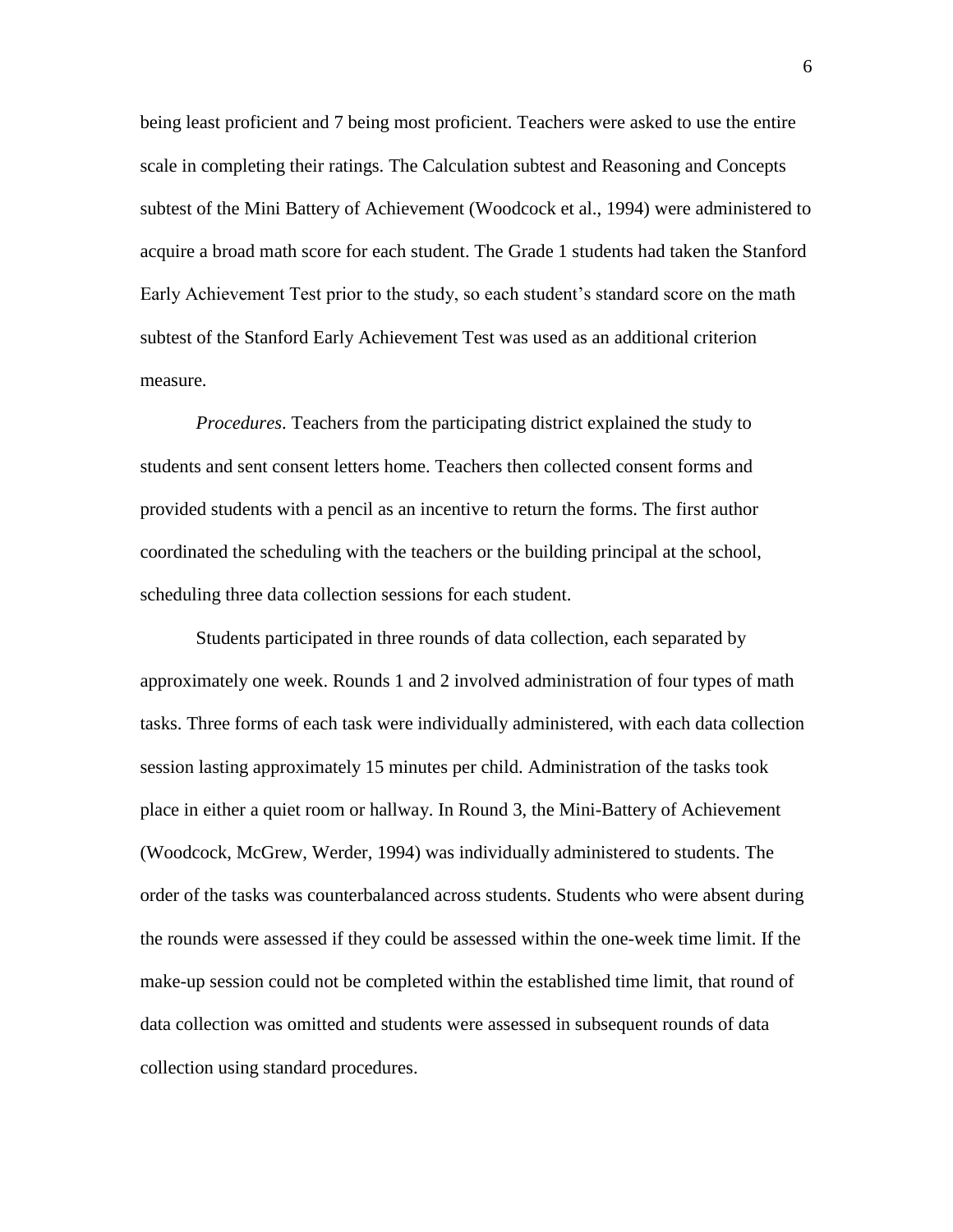All data were collected by trained data collectors. Each data collector for Rounds 1 and 2 participated in small-group training session lasting approximately one hour. Data collectors who participated in Round 3 (MBA) attended an additional training session lasting approximately one hour. Training was provided by the first author. An overview of the study was provided, and then the administration of each task was modeled for the data collectors. The data collectors practiced administering each task and then administered each task to a peer while the trainer observed and completed an 11-item fidelity checklist. Average percentage of accuracy, calculating by dividing the number of items completed correctly by the total number of on the fidelity checklist, was 99% with a range of 91% to 100%.

Scoring and data entry were done by the first author and a research assistant. Ten percent of the probes in each of the two rounds were re-scored to assess inter-scorer agreement; we divided the number of correctly scored papers by the total number of rescored papers to determine accuracy levels. For round 1 data collection, the scoring accuracy was 94%. For round 2, the scoring accuracy was 96%. The first author checked scoring of 100% of the MBA protocols and found that 97% of the protocols were scored accurately.

#### *Results*

For each student, the median of the three scores on each measure was entered into all analyses. Means and standard deviations for each of the measures for each grade are presented in Table 3. The median score of the three forms administered is used in these calculations.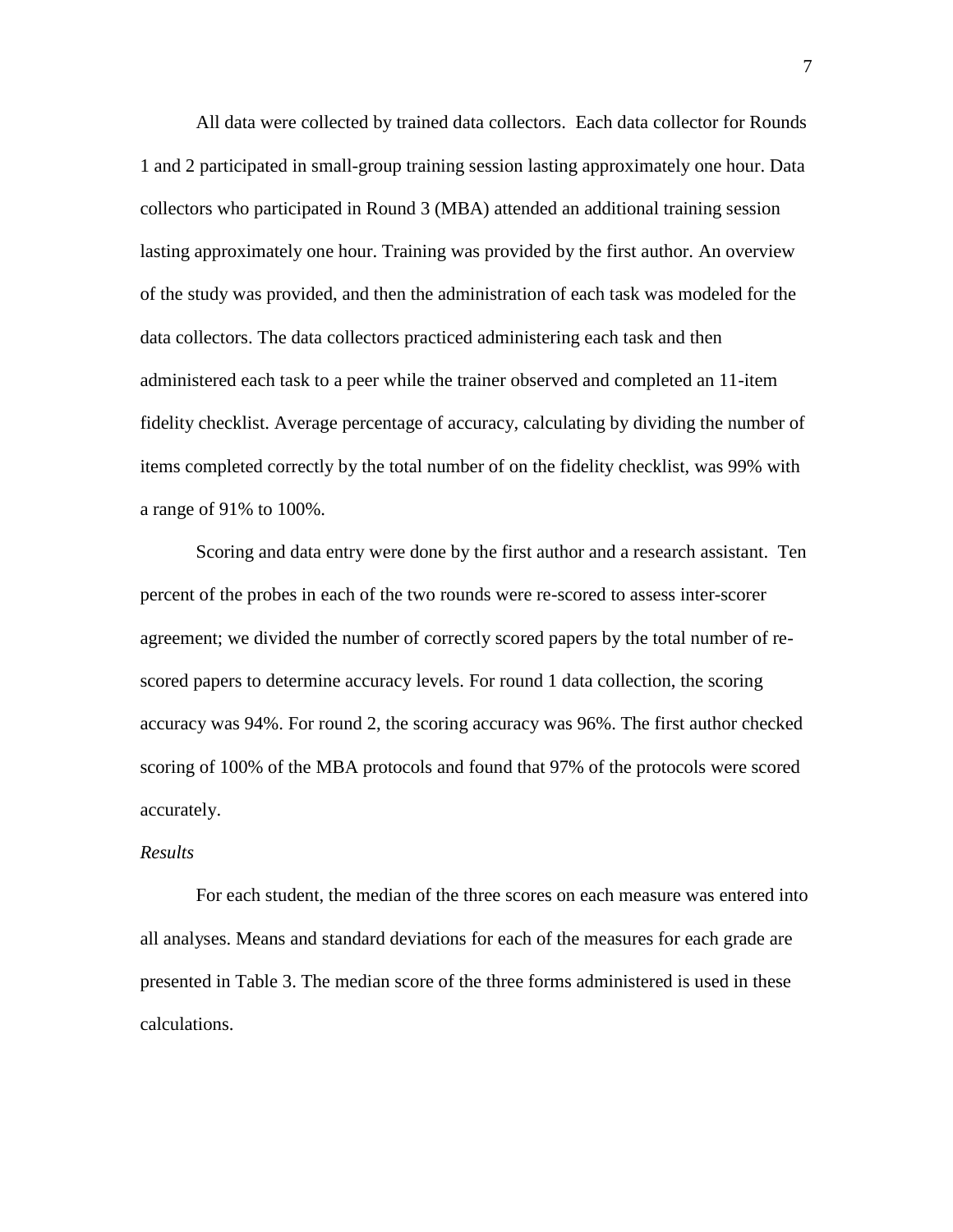|                                      |          | Quantity       |        | Quantity |          | Number         |        | Missing  |
|--------------------------------------|----------|----------------|--------|----------|----------|----------------|--------|----------|
|                                      |          | Discrimination |        | Array    |          | Identification |        | Number   |
|                                      | K        |                | K      | 1        | K        |                | K      |          |
|                                      |          |                |        |          |          |                |        |          |
| Range                                |          |                |        |          |          |                |        |          |
| $1st$ admin.<br>$\blacksquare$       | $0 - 33$ | 19-46          | $1-20$ | $7 - 28$ | $0 - 39$ | 17-66          | $0-13$ | $7-26$   |
| $2^{nd}$ admin.<br>$\blacksquare$    | $0 - 35$ | $12 - 52$      | $2-19$ | $9 - 28$ | $0 - 38$ | $17 - 57$      | $0-17$ | $7 - 30$ |
| Mean                                 |          |                |        |          |          |                |        |          |
| $1st$ admin.<br>$\blacksquare$       | 13.63    | 29.73          | 9.88   | 15.34    | 13.02    | 36.84          | 6.21   | 13.72    |
| $\bullet$ 2 <sup>nd</sup> admin.     | 16.5     | 32.13          | 10.75  | 15.52    | 15.43    | 37.13          | 7.38   | 14.38    |
| <b>SD</b>                            |          |                |        |          |          |                |        |          |
| $1st$ admin.<br>$\blacksquare$       | 8.22     | 6.01           | 3.35   | 5.52     | 8.28     | 9.79           | 3.39   | 4.62     |
| $2^{nd}$<br>admin.<br>$\blacksquare$ | 8.51     | 7.77           | 3.75   | 4.83     | 8.66     | 9.7            | 3.74   | 4.58     |

*Descriptives, First and Second Administration of Measures, Study 1*

Alternate-form and test-retest reliabilities are presented in tables 4 and 5.

Alternate-form reliabilities were calculated by correlating scores from the  $2<sup>nd</sup>$  two forms given during each administration. Because students participated in two rounds of data collection during this first study, two alternate-form reliability coefficients are given for each measure, with the first coefficient calculated using the first round of data and the second coefficient calculated using the second round of data. Test-retest reliabilities were calculated by correlating the average scores from the second two forms administered during the 1<sup>st</sup> and 2<sup>nd</sup> administrations. Tests of skewness and Kurtosis were conducted and distributions met the assumptions for use of Pearson product moment correlations.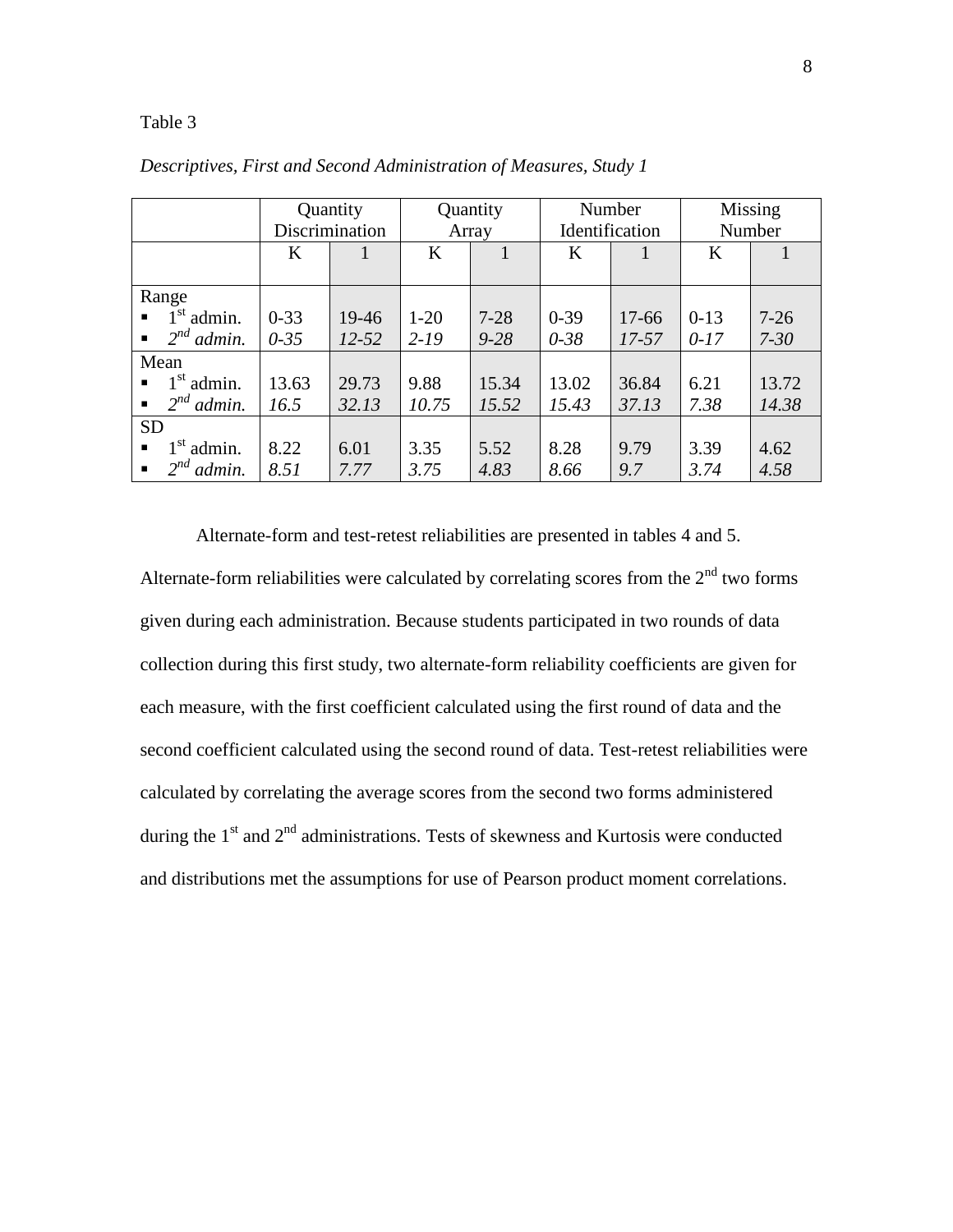|                 |     | Quantity<br>Quantity<br>Discrimination<br>Array |     |     | Number<br>Identification |     | Missing<br>Number |     |
|-----------------|-----|-------------------------------------------------|-----|-----|--------------------------|-----|-------------------|-----|
|                 | K   |                                                 | K   |     | K                        |     | K                 |     |
| $1st$ Admin.    | .89 | .71                                             | .80 | .81 | .87                      | .83 | .72               | .73 |
| $2^{nd}$ Admin. | .90 | .86                                             | .84 | .85 | .91                      | .87 | $.80\,$           | .75 |

#### *Alternate Form Reliability, First and Second Administrations, Study 1*

#### Table 5

#### *Test-retest reliability*

| Quantity<br>Discrimination |                          | Quantity<br>Array |     | Number<br>Identification |     | Missing<br>Number |
|----------------------------|--------------------------|-------------------|-----|--------------------------|-----|-------------------|
|                            |                          |                   |     |                          |     |                   |
| .03                        | $\overline{\phantom{a}}$ | .77               | .88 | .88                      | .80 | .80               |

Correlation coefficients were calculated between the students' median scores on each of the early math measures at each grade and the two criterion variables, students' standard scores on the Woodcock Johnson Mini Battery of Achievement and the teachers' ratings of students' math proficiency. The correlations with teacher ratings were computed by correlating teacher ratings with each student's average from their median scores in the  $1<sup>st</sup>$  and  $2<sup>nd</sup>$  administrations. An additional criterion measure for the Grade 1 students in Study 1 was their standard math scores on the Stanford Tests of Early Achievement. Correlation coefficients from the  $1<sup>st</sup>$  and  $2<sup>nd</sup>$  administrations are provided for the MBA and the Stanford Early Achievement Test. Results of the criterion validity analysis are presented in Table 6.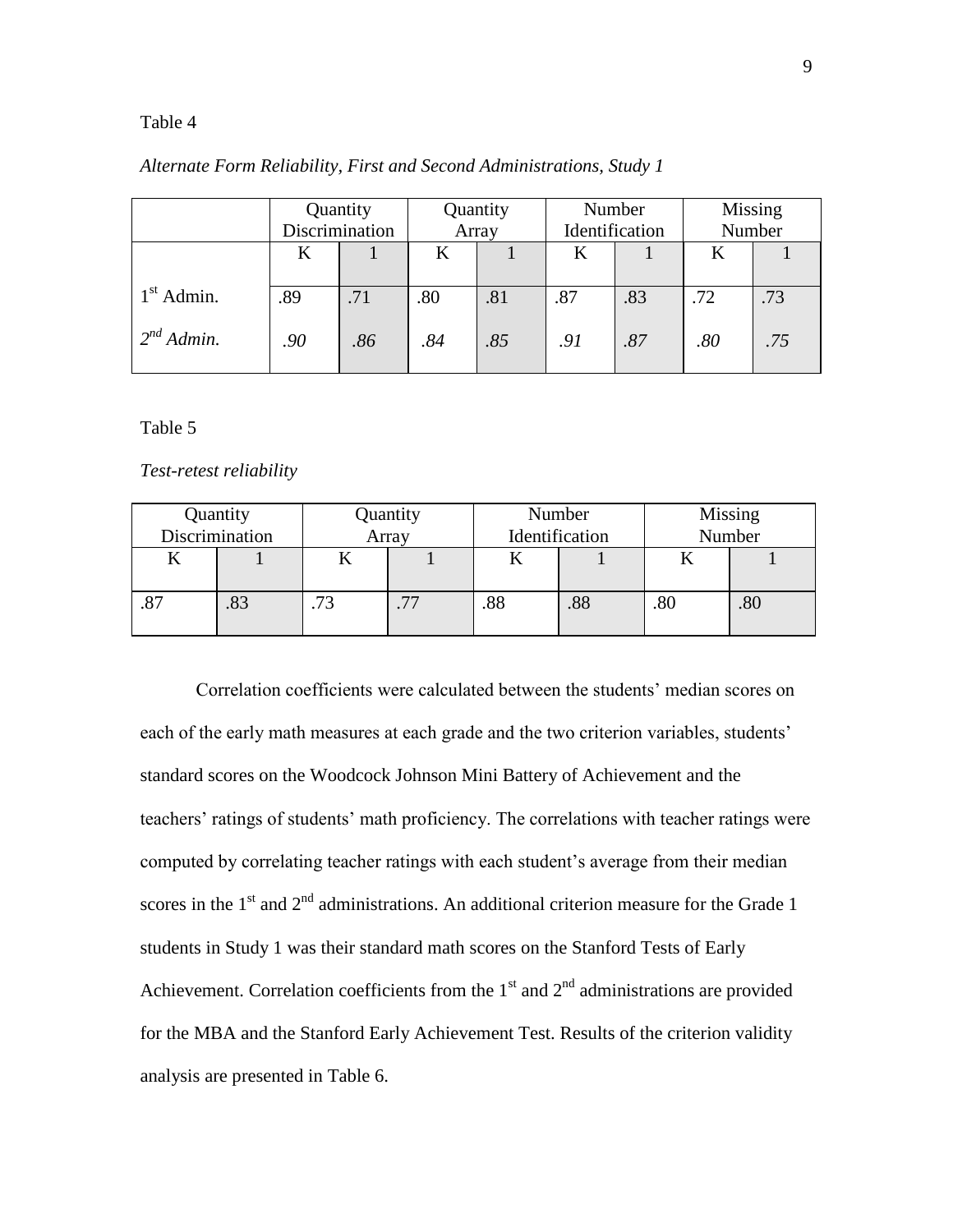|                                                                                                                                                                   |                     | Quantity                   |                    | Quantity           |                      | Number           |                     | Missing            |
|-------------------------------------------------------------------------------------------------------------------------------------------------------------------|---------------------|----------------------------|--------------------|--------------------|----------------------|------------------|---------------------|--------------------|
|                                                                                                                                                                   |                     | Discrimination             |                    | Array              |                      | Identification   |                     | Number             |
|                                                                                                                                                                   | K                   | $\mathbf{1}$               | K                  | $\mathbf{1}$       | K                    | $\mathbf{1}$     | $\bf K$             | 1                  |
| Teacher ratings,<br>(correlated with<br>average scores<br>from $1st$ and $2nd$<br>admin.)                                                                         | $.64***$            | $.58***$                   | $.61***$           | $.57***$           | $.65***$             | $.63***$         | $.62***$            | $.63***$           |
| <b>MBA</b><br>$1st$ admin.<br>$\blacksquare$<br>$2^{nd}$<br>$\blacksquare$<br>admin.                                                                              | $.51***$<br>$.39**$ | $.38*$<br>.31              | $.36**$<br>$.40**$ | $.45**$<br>$.42*$  | $.54***$<br>$.51***$ | $.47**$<br>$37*$ | $.55***$<br>$.40**$ | $.50**$<br>$.44**$ |
| Stanford<br>Early<br>Achievement<br>Test<br>$1st$ admin.<br>$\blacksquare$<br>$2^{nd}$<br>$\blacksquare$<br>admin.<br>$\mathbf{r} = \mathbf{r} \times \mathbf{r}$ | ملاملا الأذكار      | $.62**$<br>$.62**$<br>0.01 |                    | $.67**$<br>$.60**$ |                      | $.54*$<br>$.52*$ |                     | $.71**$<br>$.56**$ |

### *Criterion Validity, First and Second Administrations, Study 1*

\*p $\leq$ .05, \*\*p $\leq$ .01, \*\*\*p $\leq$ .001

### Study 1 Follow-up (Missouri)

#### *Method*

*Participants*. The location for the follow-up study was the same elementary school as study 1, so district demographics will not be repeated. Six teachers participated in the follow-up study, two in Grade 1 and four in Kindergarten. Eighty students participated in the study, with 49 Kindergarten students and 31 Grade 1 students. Table 7 displays the demographic information for participants in the Study 1 follow-up.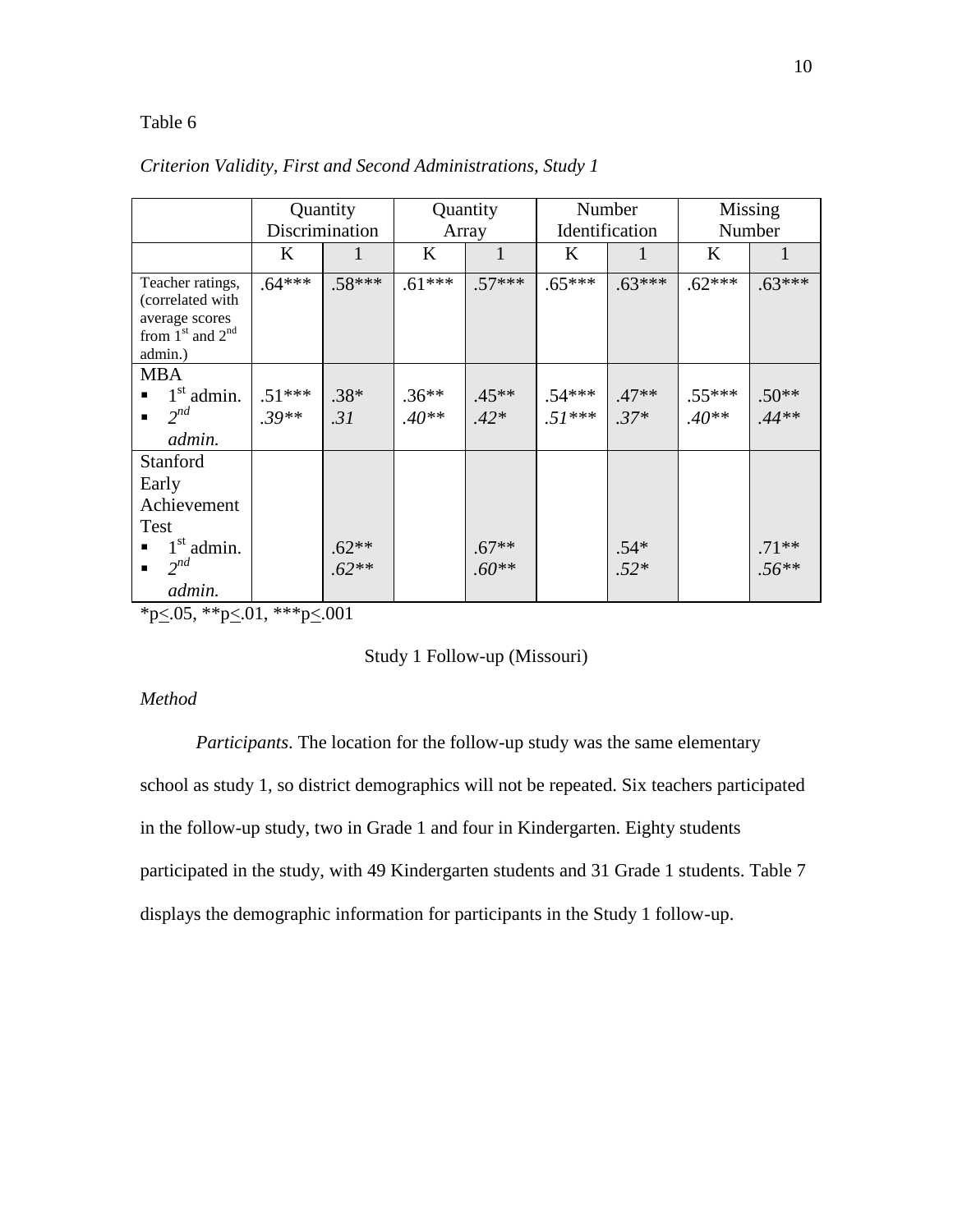#### *Demographic Information, Study 1 Follow-up*

|                        | $\boldsymbol{n}$ |
|------------------------|------------------|
| Male                   | 39               |
| Female                 | 41               |
| White                  | 77               |
| Other ethnicities      | 3                |
| Free and Reduced Lunch | 21               |
| IEP eligible           | 8                |
| ELL eligible           | $\mathbf{1}$     |

*Early math measures*. The early math measures that were administered to students were the same as in the fall, with the tasks including Quantity Discrimination, Quantity Array, Missing Number, and Number Identification.

*Criterion measures*. The criterion measures in the spring included the teacher rating scale (as in the fall); and the Test of Early Mathematics Achievement-3 (Ginsburg & Baroody, 2003), which replaced the Mini Battery of Achievement (Woodcock et al., 1994). In the fall, it appeared that there was a very limited range of scores on the calculation subtest of the MBA, so we decided to utilize a different standardized math test. The TEMA-3 was chosen because of its reliability and validity with younger students.

*Procedures*. With two exceptions, the procedures for the spring follow-up study were identical to those used in the fall. One change was in the number of data collection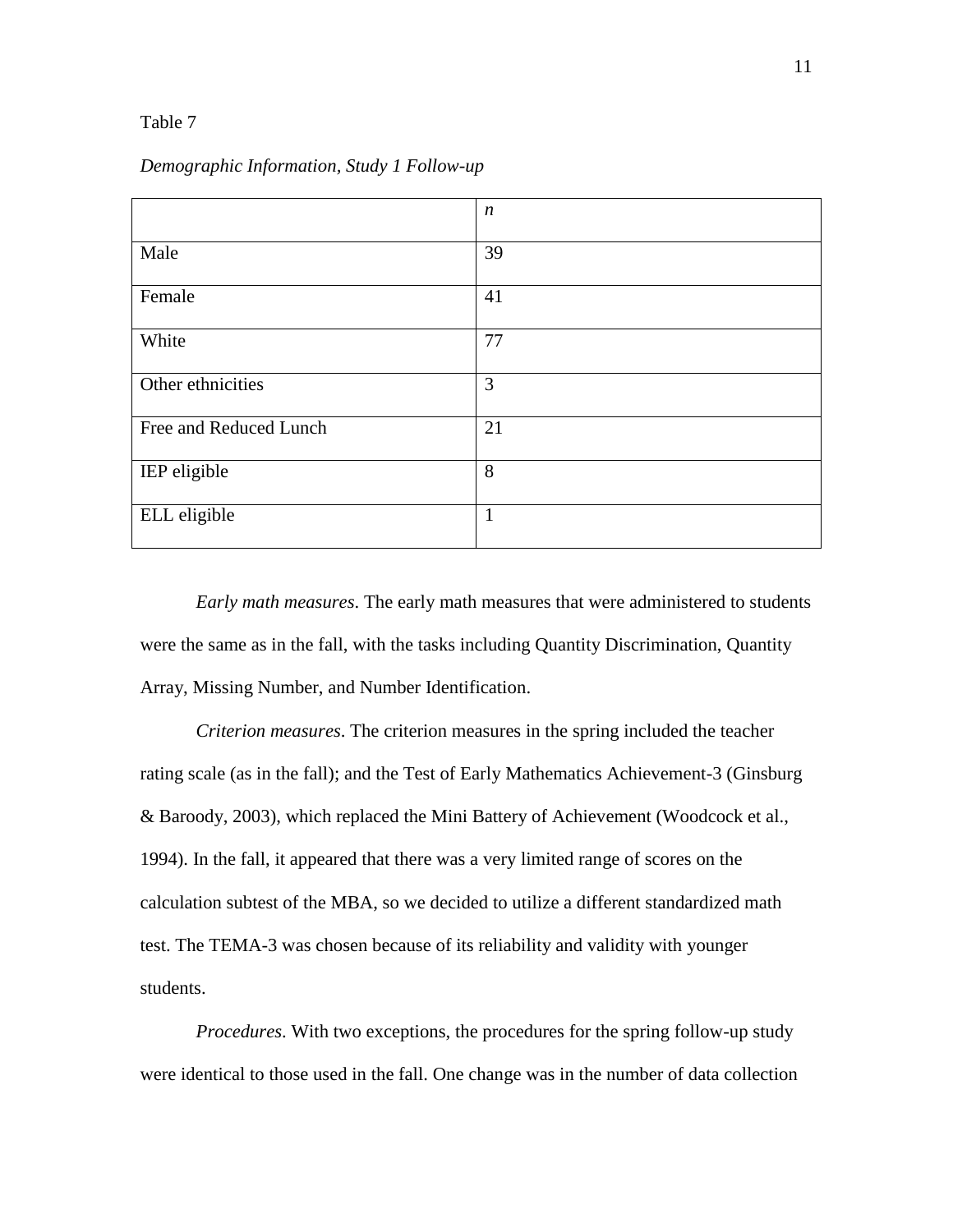sessions. Because the fall data revealed alternate-form and test-retest reliability estimates that were quite strong, we opted to use a single round of data collection for the early math measures. The second difference was in the criterion measures. Rather than the MBA, we included students' scores on the TEMA as a criterion variable.

Scoring and data entry were done by the first author and a research assistant. Twenty percent of the probes were then re-scored to assess inter-scorer agreement. For Round 1 data collection, the scoring accuracy was 94%. The first author checked scoring of 100% of the TEMA protocols and found a scoring accuracy rate of 79%.

#### *Results*

Means and standard deviations for each of the measures for each grade are presented in Table 8. The median score of the three forms administered is used in these calculations.

#### Table 8

|           | Quantity<br>Discrimination |           | Quantity<br>Array |           | Number<br>Identification |       | Missing<br>Number |          |
|-----------|----------------------------|-----------|-------------------|-----------|--------------------------|-------|-------------------|----------|
|           | K                          |           | K                 |           | K                        |       | K                 |          |
| Range     | $6 - 37$                   | $21 - 52$ | $1 - 24$          | $10 - 33$ | $8 - 54$                 | 28-76 | $1 - 15$          | $5 - 27$ |
| Mean      | 22.29                      | 34.68     | 12.32             | 17.55     | 27.02                    | 45.77 | 9.33              | 14.45    |
| <b>SD</b> | 7.07                       | 7.48      | 3.42              | 5.01      | 9.63                     | 12.14 | 2.74              | 5.17     |

*Means and Standard Deviations, Study 1 Follow-up*

Correlation coefficients were calculated between the students' median scores on each of the early math measures at each grade and the two criterion variables, students' standard scores on the TEMA-3 and the teachers' ratings of students' math proficiency. The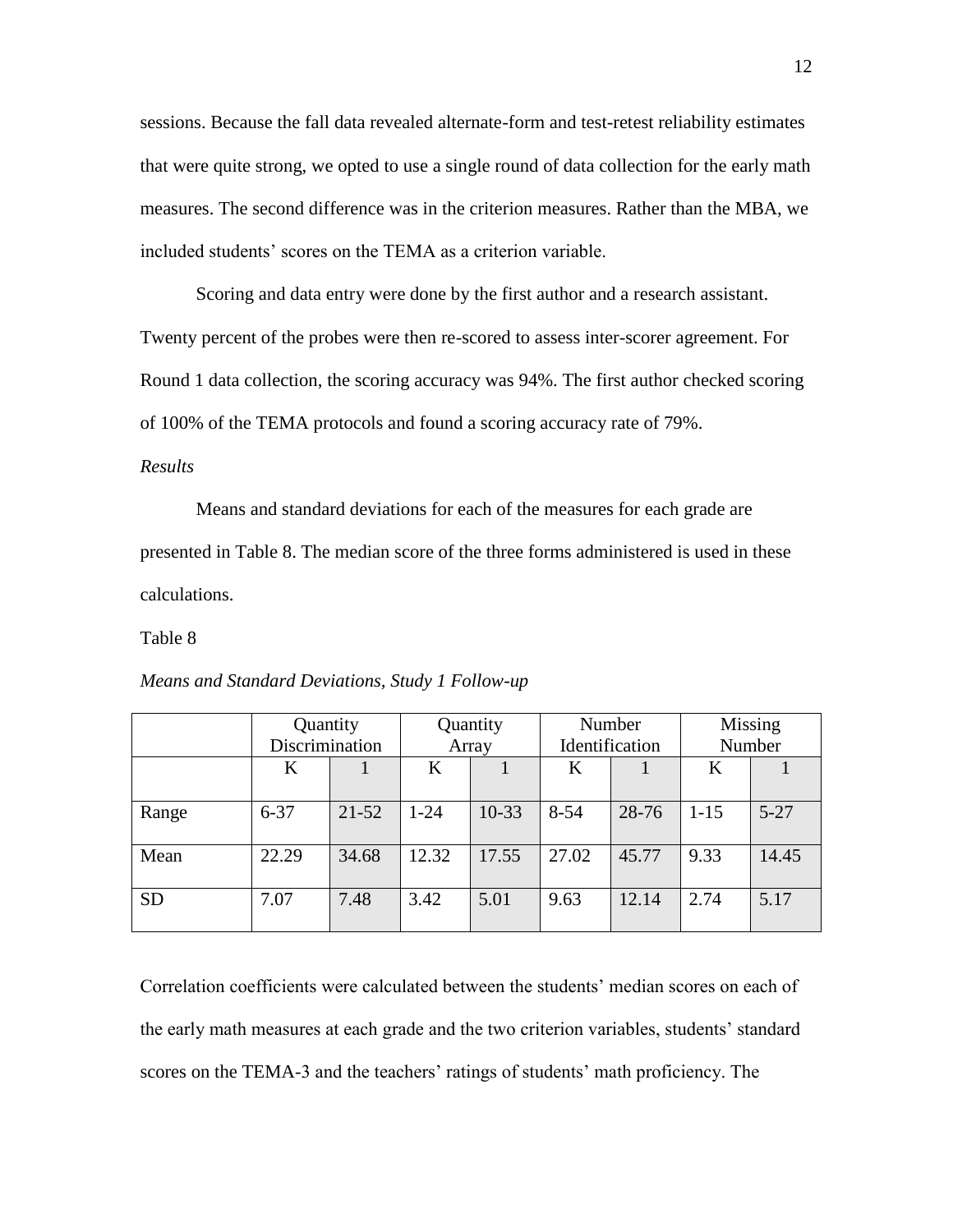correlations with teacher ratings were computed by correlating teacher ratings with each student's median score from each measure. Results of the criterion validity analysis are presented in Table 9. Tests of skewness and Kurtosis were conducted and distributions met the assumptions for use of Pearson product moment correlations.

Table 9

#### *Criterion Validity, Study 1 Follow-up*

|                    |          | Quantity<br>Discrimination | Quantity<br>Array |          | Number<br>Identification |         | Missing<br>Number |          |
|--------------------|----------|----------------------------|-------------------|----------|--------------------------|---------|-------------------|----------|
|                    | K        |                            | K                 |          | Κ                        |         | Κ                 |          |
| Teacher<br>ratings | $.60***$ | $.57***$                   | $.31*$            | $.60***$ | $.57***$                 | $.47**$ | $.54***$          | $.61***$ |
| <b>TEMA</b>        | $.49***$ | $.58***$                   | .11               | $.60***$ | $.36*$                   | $.51**$ | $.37**$           | $.58***$ |

 $*p \leq 0.05$ ,  $*p \leq 0.01$ ,  $**p \leq 0.001$ 

We also examined students' growth from fall to spring across the measures. Median scores on all measures from students that participated in both fall and spring (44 Kindergarten and 28 Grade 1 students) were used to determine growth. Table 10 shows changes in the mean, standard deviation, and range of raw scores from fall to spring.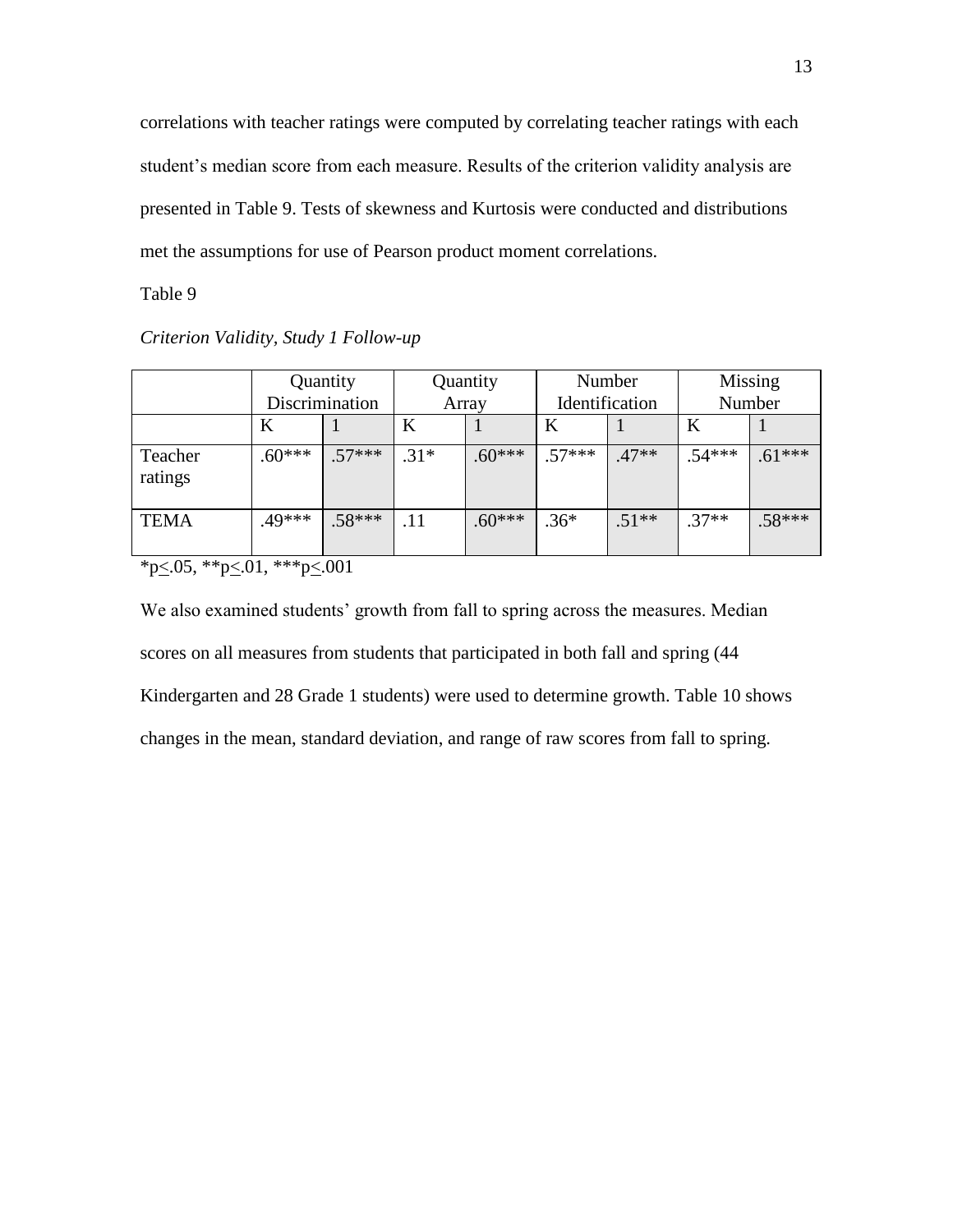|                                  |          | Quantity       |           | Quantity     |          | Number         |             | Missing      |
|----------------------------------|----------|----------------|-----------|--------------|----------|----------------|-------------|--------------|
|                                  |          | Discrimination |           | Array        |          | Identification |             | Number       |
|                                  | K        |                | $\bf K$   | $\mathbf{1}$ | $\bf K$  |                | K           |              |
|                                  |          |                |           |              |          |                |             |              |
| Range                            |          |                |           |              |          |                |             |              |
| Fall, $2nd$                      | $2 - 35$ | $12 - 52$      | $2-19$    | $9 - 28$     | $3 - 38$ | 17-57          | $1 - 17$    | $7 - 30$     |
| admin.                           |          |                |           |              |          |                |             |              |
| <b>Spring</b><br>п               | $6 - 37$ | $24 - 52$      | $7 - 24$  | $10 - 33$    | $8 - 54$ | $28 - 76$      | $1-15$      | $5 - 27$     |
| Growth<br>$\blacksquare$         | -4 to 13 | -9 to 17       | $-3$ to 9 | $-5$ to $8$  | -4 to 37 | -4 to 33       | $-6$ to $7$ | $-5$ to $11$ |
| Mean                             |          |                |           |              |          |                |             |              |
| Fall, $2^{nd}$                   | 17.61    | 31.21          | 11.02     | 15.52        | 16.48    | 36.89          | 7.82        | 14.21        |
| admin.                           |          |                |           |              |          |                |             |              |
| <i>Spring</i><br>п               | 22.61    | 35.14          | 12.72     | 17.57        | 28.02    | 46.71          | 9.41        | 14.75        |
| Growth<br>٠                      | 5.00     | 3.93           | 1.70      | 2.05         | 11.55    | 9.82           | 1.59        | .54          |
| <b>SD</b>                        |          |                |           |              |          |                |             |              |
| Fall, $2^{nd}$<br>$\blacksquare$ | 7.67     | 7.86           | 3.77      | 4.74         | 8.74     | 10.15          | 3.71        | 4.87         |
| admin.                           |          |                |           |              |          |                |             |              |
| <i>Spring</i><br>п               | 6.98     | 7.37           | 3.09      | 5.24         | 9.46     | 12.26          | 2.85        | 5.33         |
| <b>Change</b><br>$\blacksquare$  |          |                |           |              |          |                |             |              |
| (fall to                         |          |                |           |              |          |                |             |              |
| spring)                          | 4.11     | 5.34           | 2.82      | 3.69         | 7.81     | 9.29           | 2.86        | 3.65         |

#### *Growth/Change on Measures from Fall to Spring*

#### Study 2 (Iowa)

### *Method*

*Participants*. Two districts participated in Study 2. District 1 was in a rural community, only a few miles from an urban community. The district had four schools within the district: a preschool to second grade building, a third to fifth grade building, a middle school, and a high school. The total enrollment for the district was 2,243 students, with 52% of the enrollment population being male, 96% white, 2% Hispanic, and 1.8% other ethnicities. Just over ten percent of the students qualified for free and reduced lunch, and 15.5 % of students were receiving special education services. Four teachers were invited by the building principal to participate in the study (two kindergarten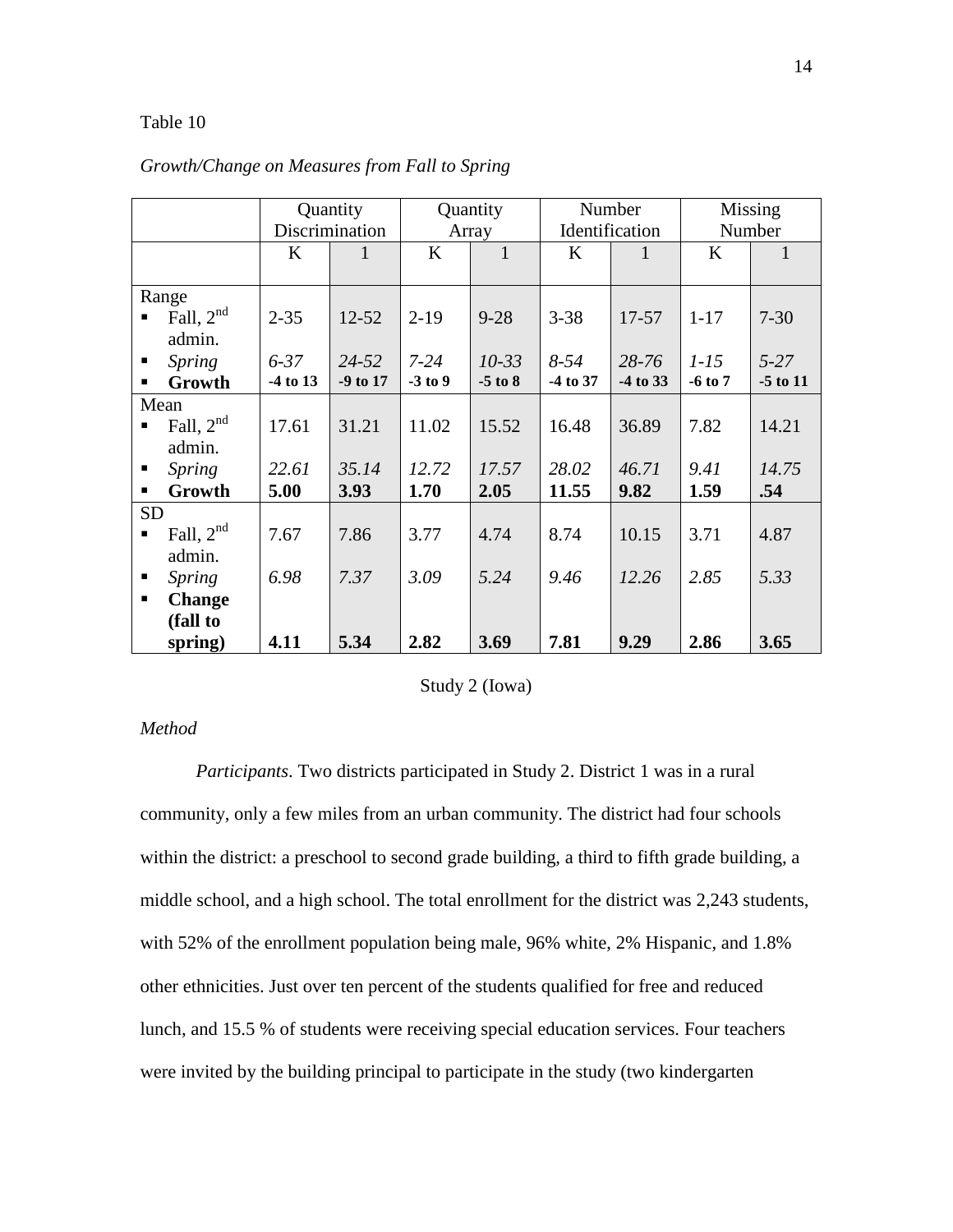teachers and two Grade 1 teachers) because they were piloting a new math curriculum that school year. Seventy-five students participated in the study (34 Kindergarten students and 41 Grade 1 students). Table 11 displays the demographic characteristics of the student participants from District 1.

District 2 was a suburban community and included four schools: a preschool to third grade building, a fourth/fifth grade building, a middle school, and a high school. The total enrollment for the district was 1,424 students, with 53% being male, 93% white, 3.6 % Hispanic, and 3% other ethnicities. Nearly 42% of the students qualified for free and reduced lunch, and 16.7% of students were receiving special education services. All four kindergarten and four Grade 1 teachers in the building were invited and consented to participate in the study. One hundred forty nine students participated in the study (63 K and 86 Grade 1 students). Table 11 displays the demographic characteristics of the student participants in Study 2.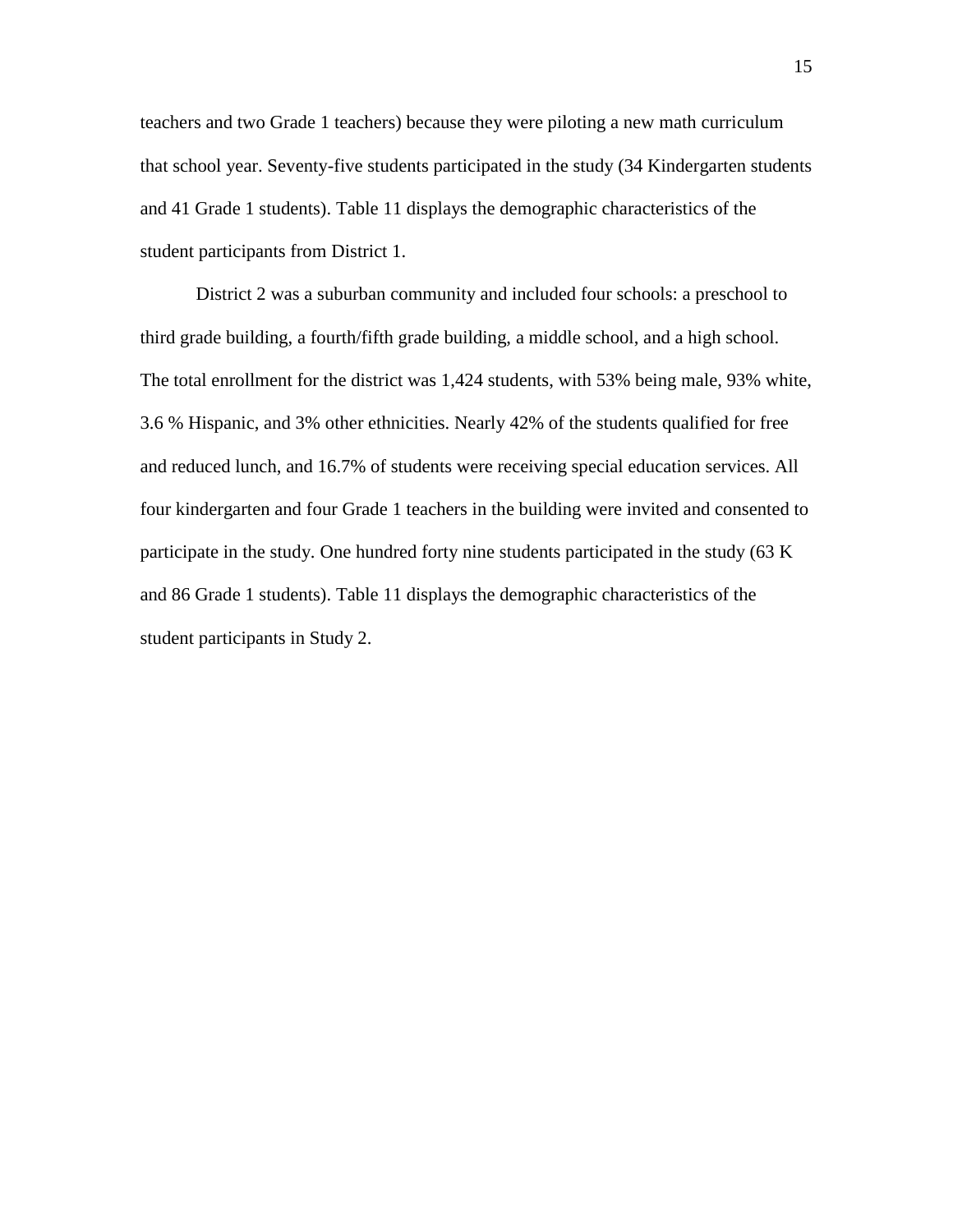#### *Demographics, Study 2*

|                           | District 1     | District 2             | Total                  |
|---------------------------|----------------|------------------------|------------------------|
| Male                      | 43             | 63                     | 106                    |
| Female                    | 32             | 86                     | 118                    |
| White                     | 75             | 136                    | 211                    |
| Hispanic                  | $\overline{0}$ | $\overline{7}$         | $\overline{7}$         |
| Other ethnicities         | $\mathbf{0}$   | $4(2 \text{ missing})$ | $4(2 \text{ missing})$ |
| Free and Reduced<br>Lunch | $\overline{4}$ | 61                     | 65                     |
| IEP eligible              | $\mathbf{0}$   | $\mathbf{1}$           | $\mathbf{1}$           |
| Total # participants      | 75             | 149                    | 224                    |

*Measures*. The early math measures used in Study 2 were identical to those in Study 1 with one exception. The students in Study 2 did not complete the number identification task. The criterion measures for Study 2 included teacher ratings and student scores on the Mini-Battery of Achievement.

*Procedures*. Teachers from the participating districts explained the study to students and sent consent letters home. Teachers then collected consent forms and provided students with a university logo pencil as an incentive to return the forms. A graduate research assistant (GRA) coordinated the scheduling with the teachers or the building principal at each school, scheduling three data collection sessions for each student.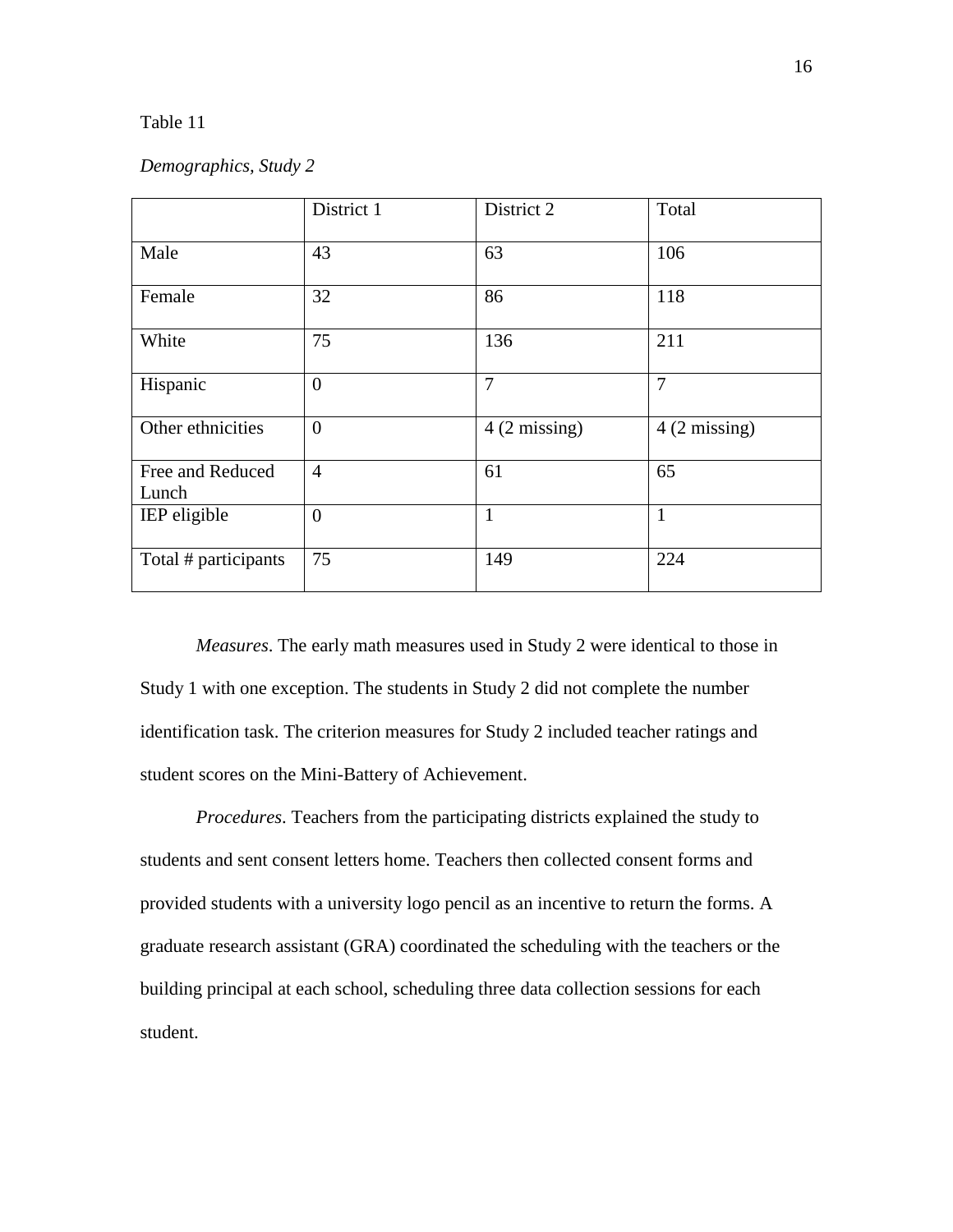Students participated in three rounds of data collection; each separated by approximately one week (no less than five days, no more than eight days). Rounds 1 and 2 involved three types of early math tasks. Three forms of each task were individually administered, with each data collection session lasting approximately 15 minutes per child. Administration of the tasks took place in either a quiet room or hallway. In Round 3, the Mini-Battery of Achievement was individually administered to students. The order of the early math tasks was counterbalanced across students to control for any possible order effects. Spanish administration of all 3 rounds was provided for three students identified by teachers as needing administration in their native language. Students who were absent during one of the rounds were assessed if data collection could be completed within the one-week time limit. If the make-up session could not be completed within the established time limit, that round of data collection was omitted and students were assessed in subsequent rounds of data collection using standard procedures.

All data were collected by trained data collectors. Each data collector for Rounds 1 and 2 participated in small-group training session lasting approximately one hour. Data collectors who participated in Round 3 (MBA) attended an additional training session lasting approximately one hour. Training was provided by the GRA or the second author. An overview of the study was provided, and then the administration of each task was modeled for the data collectors. The data collectors practiced administering each of the tasks, then administered each task to a peer while the trainer observed and completed an 11-item fidelity checklist. Overall, the average percentage of accuracy on the fidelity checklist was 99%, with a range of 91-100%. The only item on the checklist that data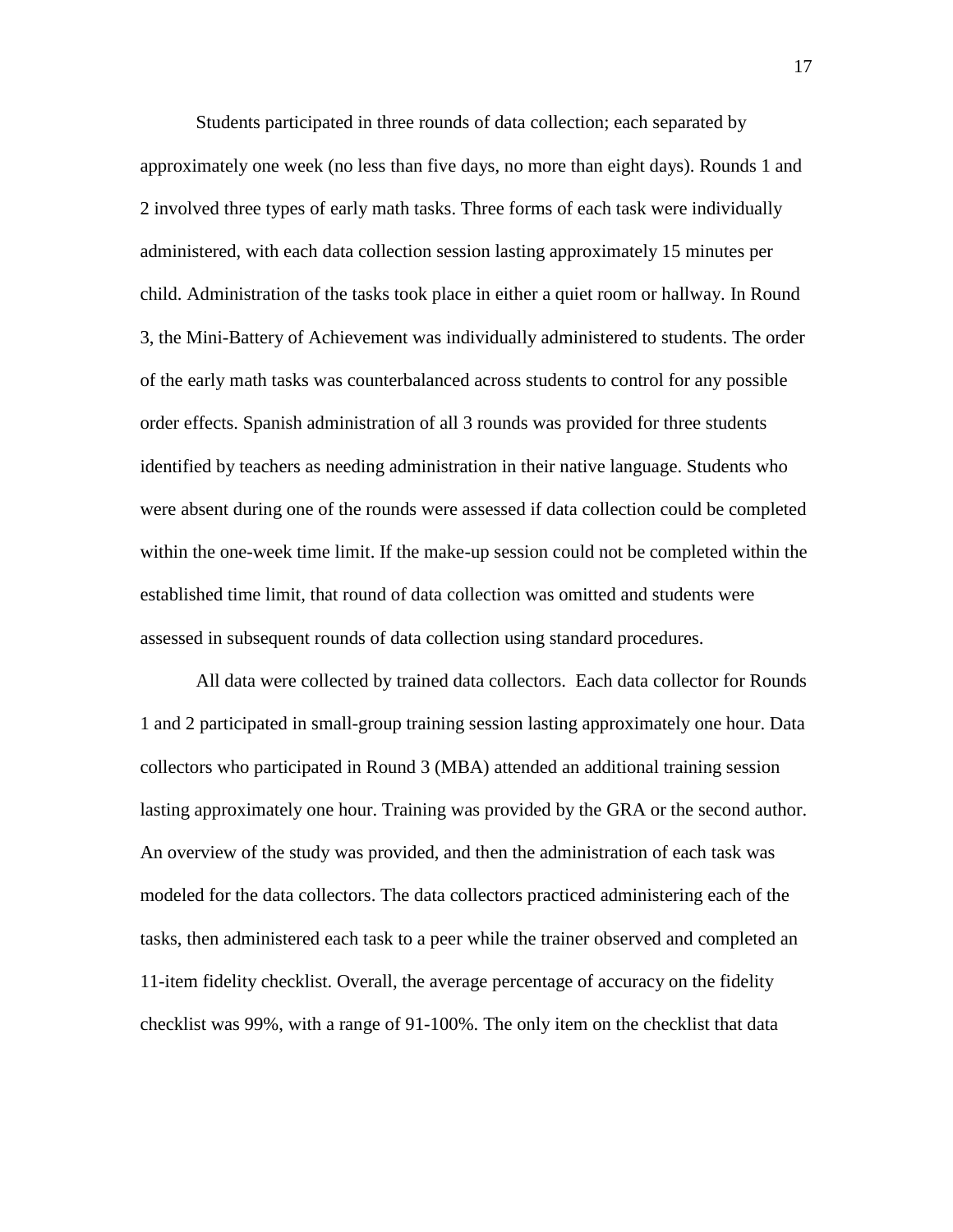collectors missed was marking a line under the last number the student said prior to the end of the one-minute time period.

Scoring and data entry were done by both by the GRA and an hourly worker. Fifteen percent of the probes in each of the two rounds were then re-scored to assess inter-scorer agreement. Point-by-point agreement was used to calculate an accuracy percentage for each probe. The means and ranges for scoring accuracy are displayed in Table 12 by probe type. The GRA checked scoring of 15% of the MBA protocols. These results are also displayed in Table 2.

Table 12

*Interscorer Agreement for Early Numeracy Tasks*

| Task                           | Average % of accuracy | Range     |
|--------------------------------|-----------------------|-----------|
|                                | 99.7%                 | 86.7-100% |
| <b>Missing Number</b>          |                       |           |
| <b>Quantity Array</b>          | 99.7%                 | 86.7-100% |
| <b>Quantity Discrimination</b> | 99.2%                 | 86.4-100% |
| <b>MBA</b>                     | 100%                  |           |

### **Results**

Means and standard deviations for each of the measures for each grade are presented in Table 13. The median score of the three forms administered is used in these calculations.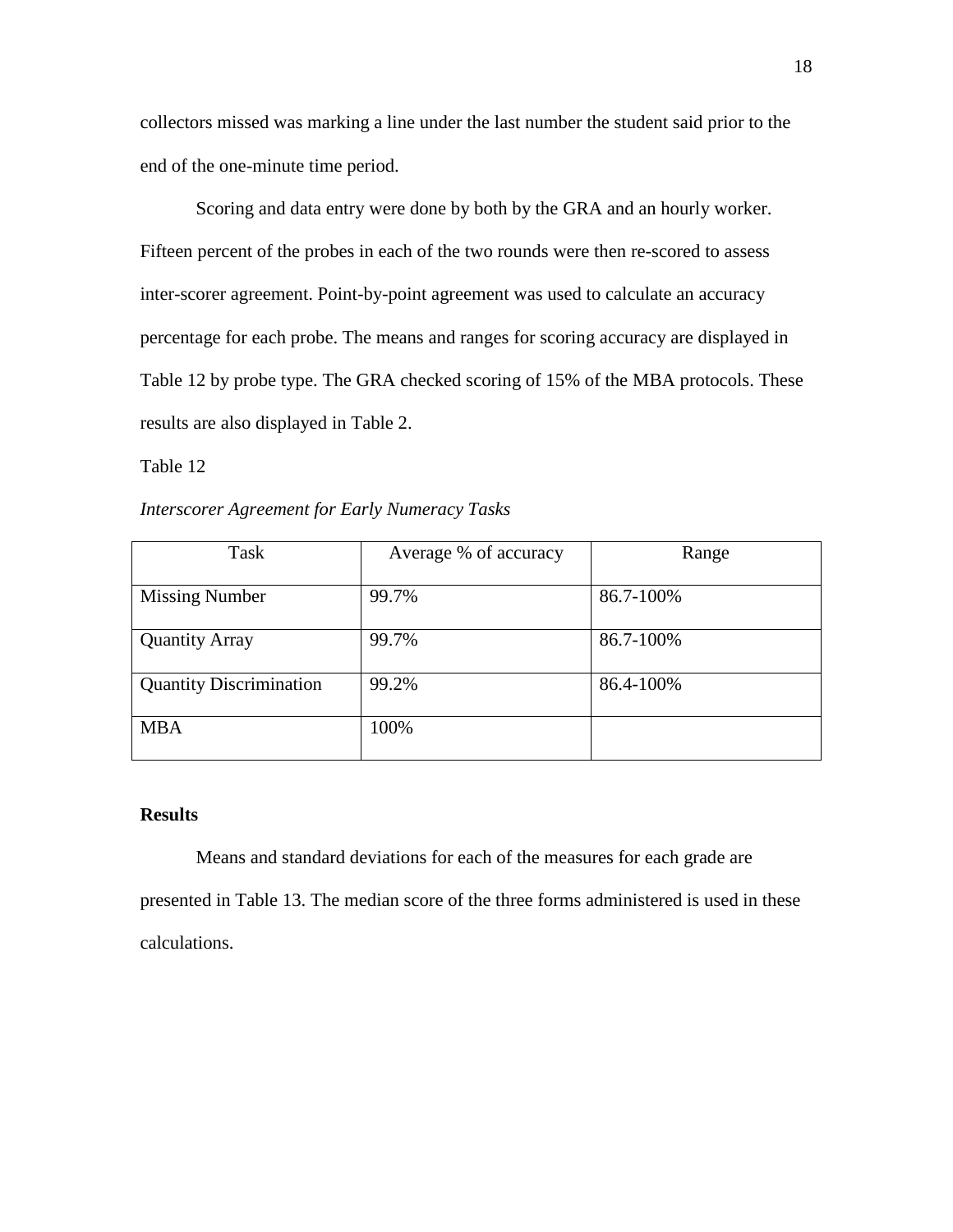|                                   | Quantity       |          | Quantity |          | Missing  |          |
|-----------------------------------|----------------|----------|----------|----------|----------|----------|
|                                   | Discrimination |          | Array    |          | Number   |          |
|                                   | K              |          | K        |          | K        |          |
|                                   |                |          |          |          |          |          |
| Range                             |                |          |          |          |          |          |
| $1st$ admin.<br>$\blacksquare$    | $1-39$         | $6 - 54$ | $6 - 28$ | $3 - 37$ | $0 - 20$ | $1-28$   |
| $2^{nd}$ admin.<br>$\blacksquare$ | $1-46$         | $16-63$  | $2 - 24$ | $5 - 40$ | $0 - 24$ | $2 - 33$ |
| Mean                              |                |          |          |          |          |          |
| $1st$ admin.<br>$\blacksquare$    | 18.83          | 31.63    | 12.85    | 18       | 9.44     | 13.90    |
| $\bullet$ 2 <sup>nd</sup> admin.  | 20.63          | 37.02    | 10.47    | 18.35    | 9.49     | 15.12    |
| <b>SD</b>                         |                |          |          |          |          |          |
| $1st$ admin.<br>$\blacksquare$    | 9.51           | 8.27     | 3.82     | 5.75     | 3.88     | 4.67     |
| $2^{nd}$<br>admin.<br>٠           | 9.61           | 9.16     | 3.81     | 7.01     | 4.65     | 5.10     |

Alternate-form and test-retest reliabilities are presented in tables 14 and 15.

Alternate-form reliabilities were calculated by correlating number correct scores from the 2<sup>nd</sup> two forms given during each administration. Test-retest reliabilities were calculated by correlating the average scores from the second two forms administered during the 1<sup>st</sup> and  $2<sup>nd</sup>$  administrations. Tests of skewness and Kurtosis were conducted and distributions met the assumptions for use of Pearson product moment correlations.

Table 14

*Alternate Form Reliability, First and Second Administrations, Study 2*

|                 | Quantity<br>Discrimination |     | Quantity<br>Array |     | <b>Missing</b><br>Number |     |
|-----------------|----------------------------|-----|-------------------|-----|--------------------------|-----|
|                 | K                          |     | K                 |     |                          |     |
| $1st$ Admin.    | .88                        | .89 | .74               | .83 | .75                      | .80 |
| $2^{nd}$ Admin. | .91                        | .84 | .79               | .85 | .80                      | .83 |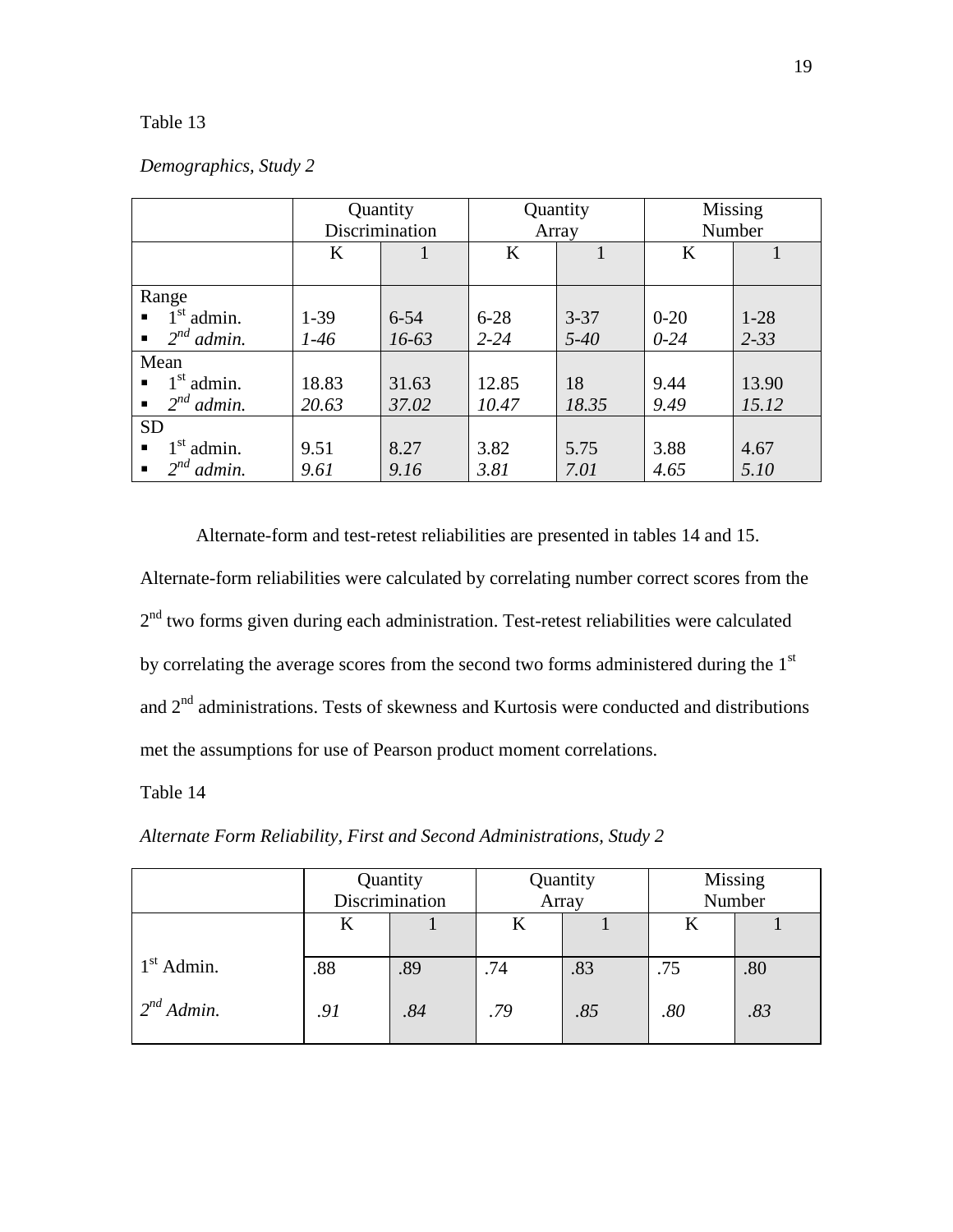### *Test-retest Reliability, First and Second Administrations, Study 2*

|     | Quantity<br>Discrimination |     | Quantity<br>Array | <b>Missing</b><br>Number |     |
|-----|----------------------------|-----|-------------------|--------------------------|-----|
| 1Y  |                            |     |                   |                          |     |
| .84 | .91                        | 0۱. | .0J               | .84                      | .89 |

Correlation coefficients were calculated between the early math measures at each grade and the two criterion variables, students' standard scores on the Woodcock Johnson Mini Battery of Achievement and the teachers' ratings of students' math proficiency. The correlations with teacher ratings were computed by correlating teacher ratings with each student's average from their median scores in the  $1<sup>st</sup>$  and  $2<sup>nd</sup>$  administrations. Results from the  $1<sup>st</sup>$  administration, with the mean score utilized, are presented. Results of the criterion validity analysis are presented in Table 16.

Table 16

|                                                                                        | Quantity<br>Discrimination |          | Quantity<br>Array |          | Missing<br>Number |          |
|----------------------------------------------------------------------------------------|----------------------------|----------|-------------------|----------|-------------------|----------|
|                                                                                        | K                          |          | K                 |          | K                 |          |
| Teacher ratings,<br>(correlated with<br>average scores from<br>$1st$ and $2nd$ admin.) | $.65***$                   | $.69***$ | $.45***$          | $.52***$ | $.61***$          | $.64***$ |
| <b>MBA</b>                                                                             |                            |          |                   |          |                   |          |
| $\blacksquare$ 1 <sup>st</sup> admin.                                                  | .49***                     | $.45***$ | $.48***$          | $.37***$ | .43***            | $.46***$ |
| $2^{nd}$ admin.<br>$\blacksquare$                                                      | $.64***$                   | $.49***$ | $.45***$          | $.41***$ | $.58***$          | $44***$  |

*Criterion Validity Coefficients, Study 2*

\*p $\leq$ .05, \*\*p $\leq$ .01, \*\*\*p $\leq$ .001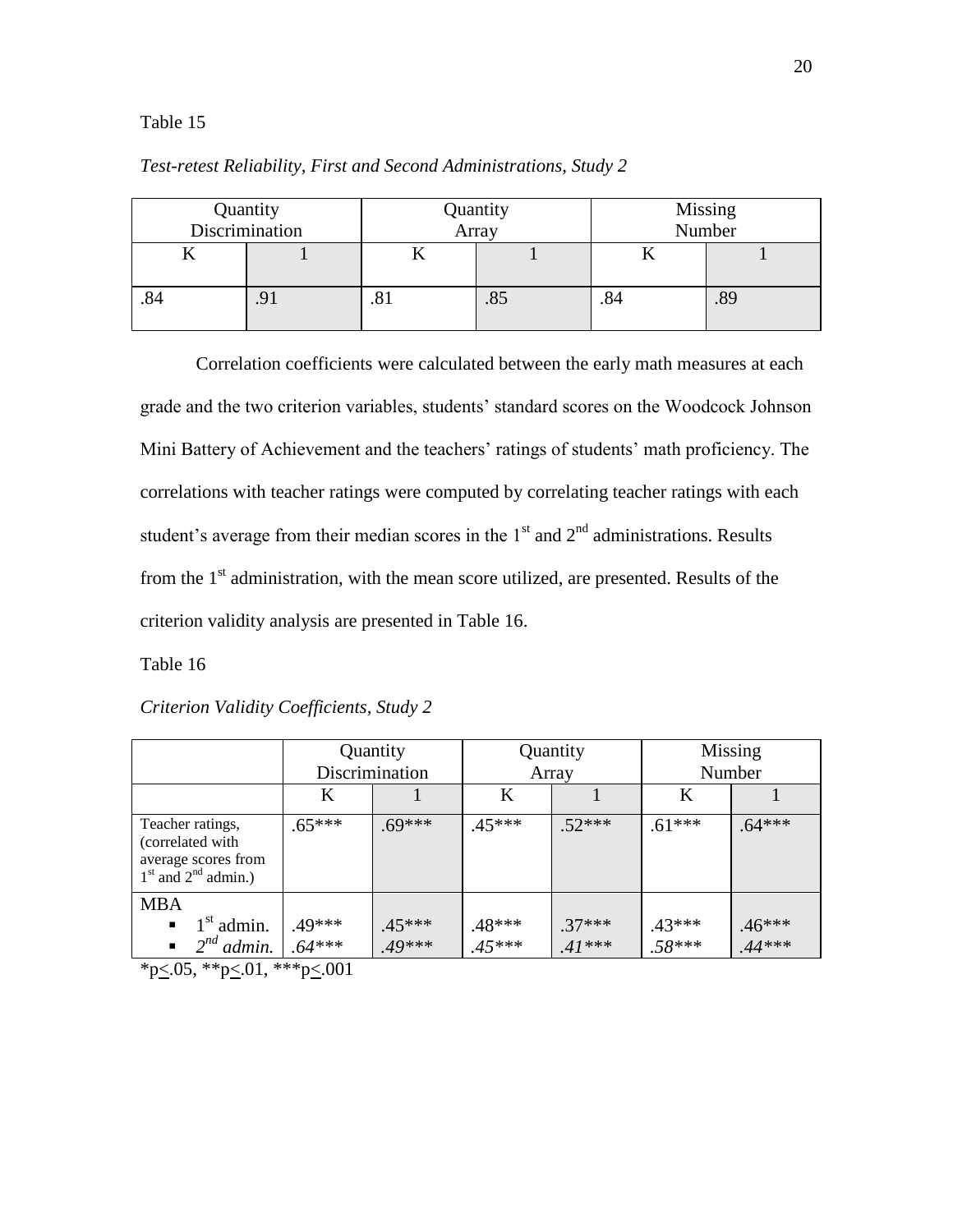#### *Discussion/Implications*

#### *Conclusions from Study 1 and Study 1 Follow-up:*

Ranges of scores for both Kindergarten and Grade 1 students indicated that few students received a score of zero. During the first phase of Study 1, there was 1 Kindergarten student who scored 0 on several of the measures and 4 other students who scored 0 on the missing number task during the  $1<sup>st</sup>$  administration. However, no student scored 0 on any of the measures during the follow-up in the spring. Students also demonstrated growth on all measures from fall to spring, with the most growth demonstrated for the number identification measure for both K and Grade 1 students. However, the range of scores for number identification indicated that students, and particularly Grade 1 students, were also approaching a ceiling for this measure. If students do not have room to continue to grow on the measure, the measure is not a viable option for progress monitoring. The greatest standard deviations were seen in the Quantity Discrimination and number identification measures, indicating that students varied more widely in their performance on these measures. This variation is important, as we are seeking to identify measures that might differentiate among students.

With respect to reliability, for Kindergarten students, the obtained pattern of correlations was consistently stronger for the Quantity Discrimination and number identification measures for alternate form reliability (.89-.90 for Quantity Discrimination and .87-.91 for number identification), although Quantity Array and missing number had reliabilities that were moderately strong (.80-.84 for Quantity Array and .72-.80 for missing number). For Grade 1 students, Quantity Array and Number Identification had the strongest alternate form reliabilities (.81-.85 for Quantity Array and .83-.87 for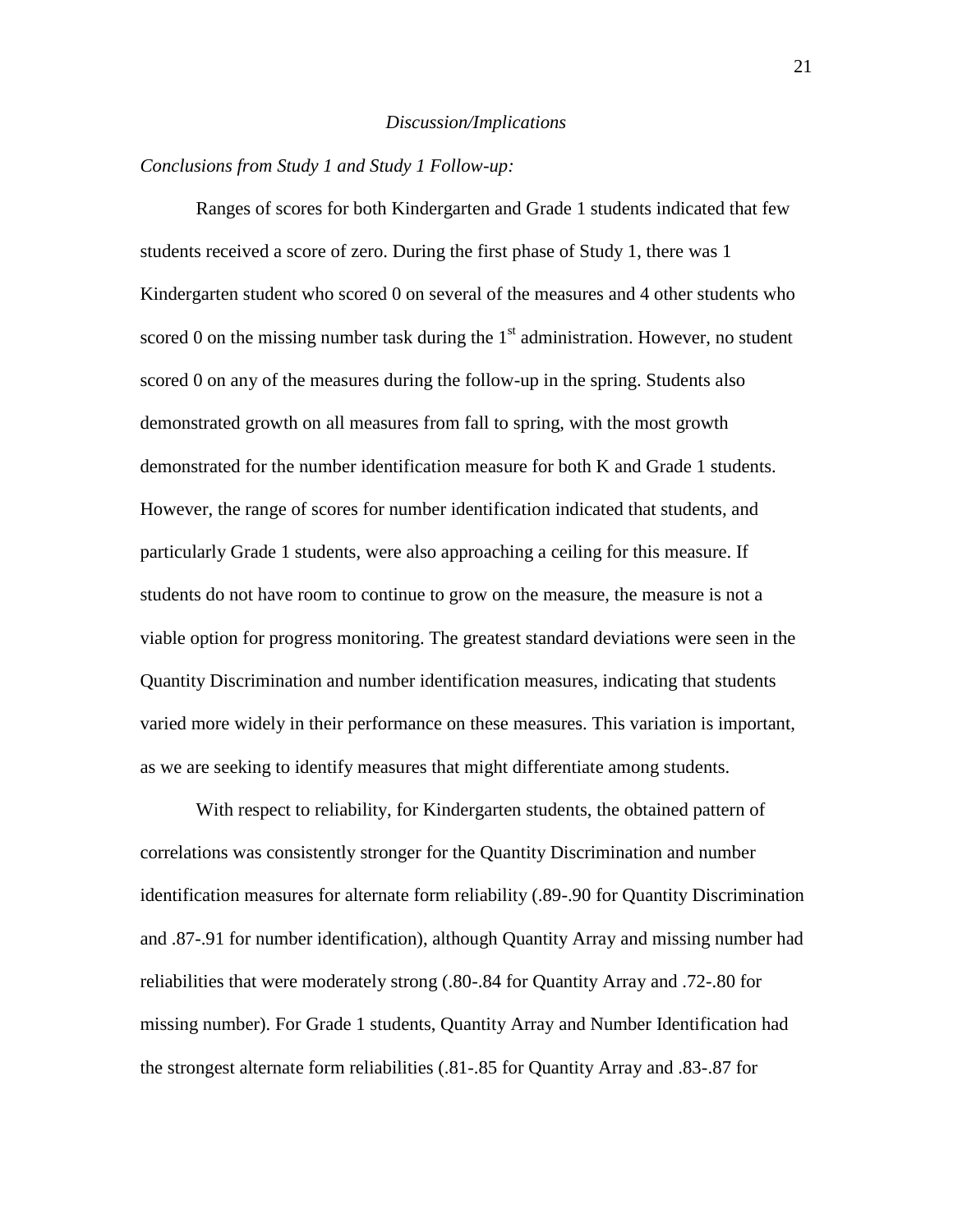Number Identification, while Quantity Discrimination also demonstrated a strong coefficient in the second administration, .86.

For test-retest reliability, Quantity Discrimination and Number Identification were the strongest measures for Kindergarten students, with coefficients ranging from .87 (Quantity Discrimination) to .88 (Number Identification). Missing Number also showed promise, with a correlation of .80. For Grade 1 students, results for test-retest reliability were parallel to that of K students, with Quantity Discrimination and Number Identification demonstrating the strongest reliabilities (Quantity Discrimination, .83, and Number Identification, .88) and Missing Number showing promise (.80).

With respect to criterion validity in the fall of Study 1, correlations between teacher ratings and the various measures ranged from .57 to .64 for the  $1<sup>st</sup>$  administration, and .31 to .61 for the  $2<sup>nd</sup>$  administration. For Kindergarten students, all measures correlated above .60 with teacher's ratings. For Grade 1 students, no particular measure stood out, with correlation coefficients ranging from .57 to .63 across the four measures. In the follow-up phase of Study 1, average teacher ratings were once again correlated with students' scores on the measures and for K students, Quantity Discrimination (.60) and Number Identification (.57) had the strongest correlation coefficients. For Grade 1 students, Quantity Array (.60), Missing Number (.61), and Quantity Discrimination (.57) had the strongest coefficients.

When examining correlations between the standardized test, the Mini Battery of Achievement, and students' scores on the measures, the strongest measures for K students appeared to be Quantity Discrimination (.51), Number Identification (.54), and Missing Number (.55). For Grade 1 students, the strongest correlation coefficients were

22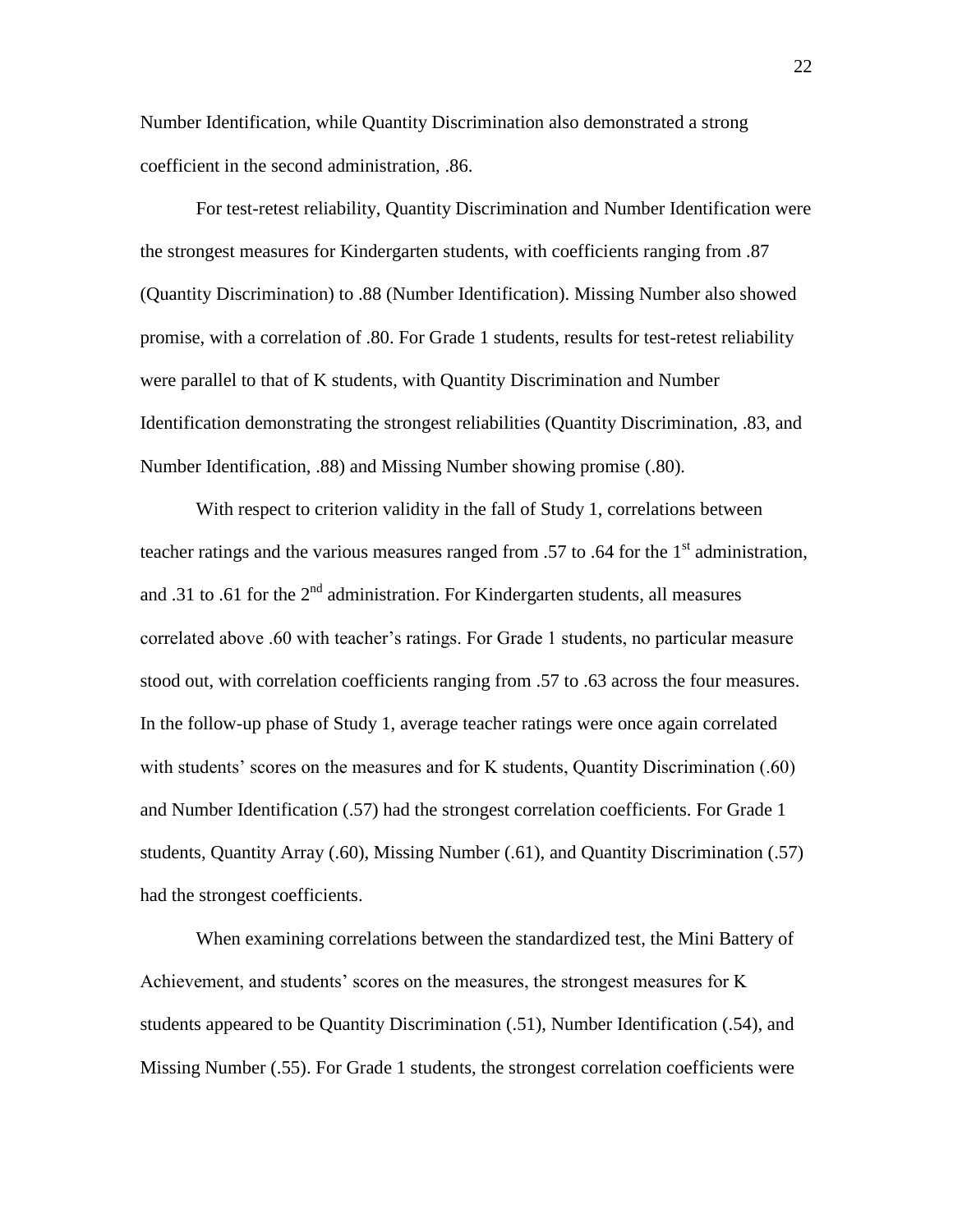with the Quantity Array (.45), Number Identification (.47), and Missing Number (.50) measures. An additional analysis was conducted for Grade 1 students, correlating the four measures with scores on an additional standardized test, the Stanford Early Achievement Test. We obtained the strongest correlations for Quantity Discrimination (.62), Quantity Array (.67) and Missing Number (.71), indicating that it appears there are a variety of measures that might be used. In the follow-up study in the spring, students' scores were correlated with an additional standardized measure, the Test of Early Math Achievement (TEMA-3). Coefficients between Kindergarten students' scores and the TEMA ranged from .11 (Quantity Array) to .49 (Quantity Discrimination), with the strongest correlation for Quantity Discrimination. For Grade 1 students, coefficients ranged from .51(Number Identification) to .60 (Quantity Array), with the strongest correlations for Quantity Discrimination (.58), Quantity Array (.60), and Missing Number (.58).

When examining growth in the Study 1 follow-up, both Kindergarten and Grade 1 students showed the most growth when measured using the Quantity Discrimination and Number Identification measures. Kindergarten students had a mean growth rate of 5 problems correct from fall to spring on the Quantity Discrimination measure and mean growth rate of 11.54 problems correct on Number Identification. Grade 1 students had a mean growth rate of 3.93 problems correct on the Quantity Discrimination measure and 9.82 problems correct on the Number Identification measure. When examining the standard deviation of the change in means from fall to spring, it appears that most Kindergarten and Grade 1 students made growth on the Number Identification measure.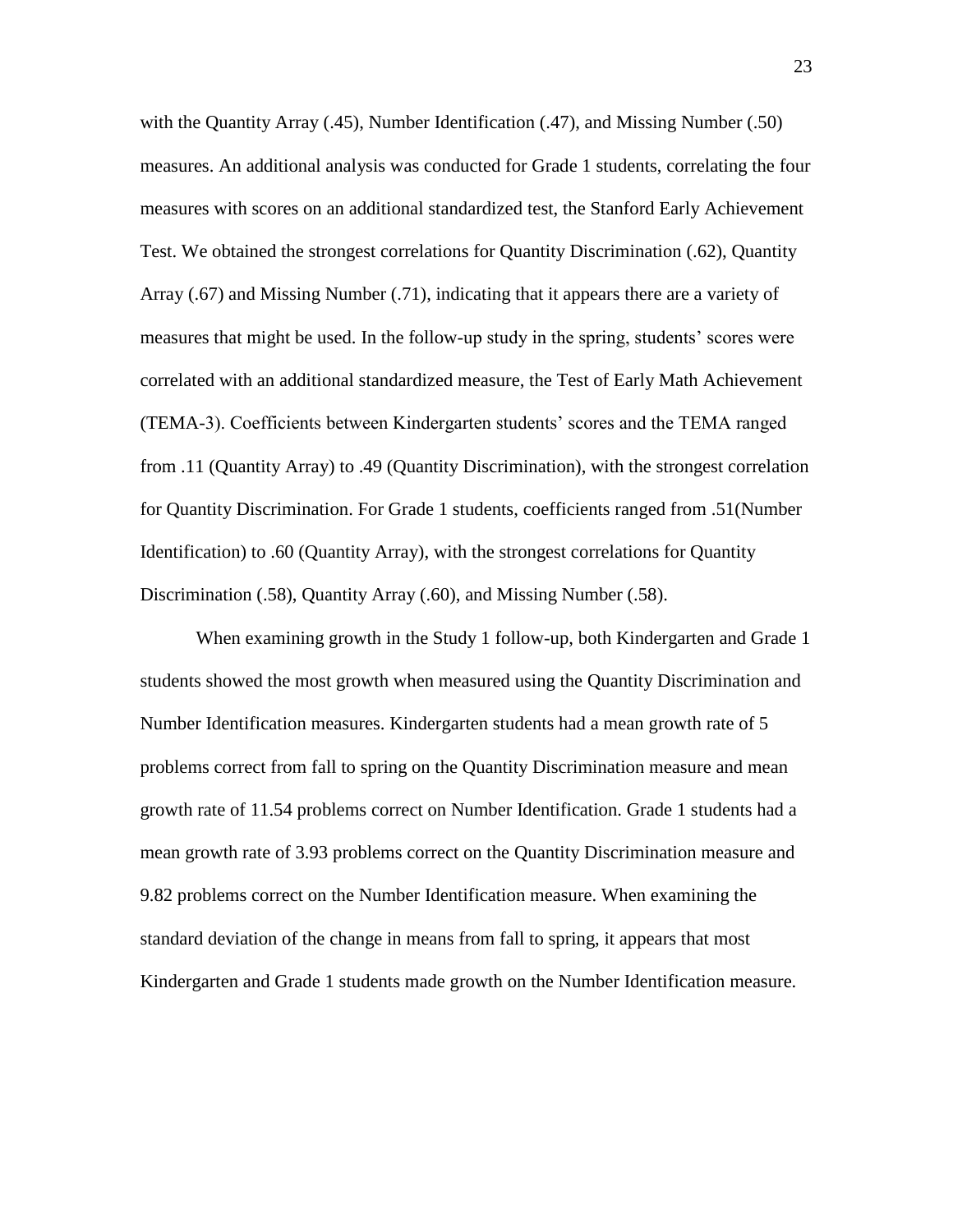#### *Conclusions from Study 2*

For Study 2, one Kindergarten student scored 0 when Missing Number was administered the first time, and three Kindergarten students scored 0 when Missing Number was administered the second time. The means for each measure indicated that both Kindergarten and Grade 1 students grew from  $1<sup>st</sup>$  to  $2<sup>nd</sup>$  administration, with the exception of the Kindergarten students on the Quantity Array measure. Some Grade 1 students were approaching the ceiling on the Quantity Discrimination measure. Both Kindergarten and Grade 1 students tended to complete the most items on the Quantity Discrimination measure (means of 18.83 and 20.63 for Kindergarten and 31.63 and 37.02 for 1st). Standard deviations were also greatest for both Kindergarten and Grade 1 students for Quantity Discrimination, indicating that this measure had the greatest variation in student scores.

With respect to reliability, for Kindergarten students, Quantity Discrimination demonstrated the strongest alternate-form reliability (.88-.90), although Missing Number had a reliability coefficient that was moderately strong (.80). For Grade 1 students, Quantity Discrimination and Quantity Array had the strongest alternate-form reliabilities (.84-.89 for Quantity Discrimination and .83-.85 for Quantity Array), while Missing Number also demonstrated strong coefficients .80-.83.

For test-retest reliability, Quantity Discrimination and Missing Number were the strongest measures for Kindergarten students, with coefficients at .84. Quantity Array also showed promise (.81). For Grade 1 students, results for test-retest reliability were parallel to that of Kindergarten students, with Quantity Discrimination and Missing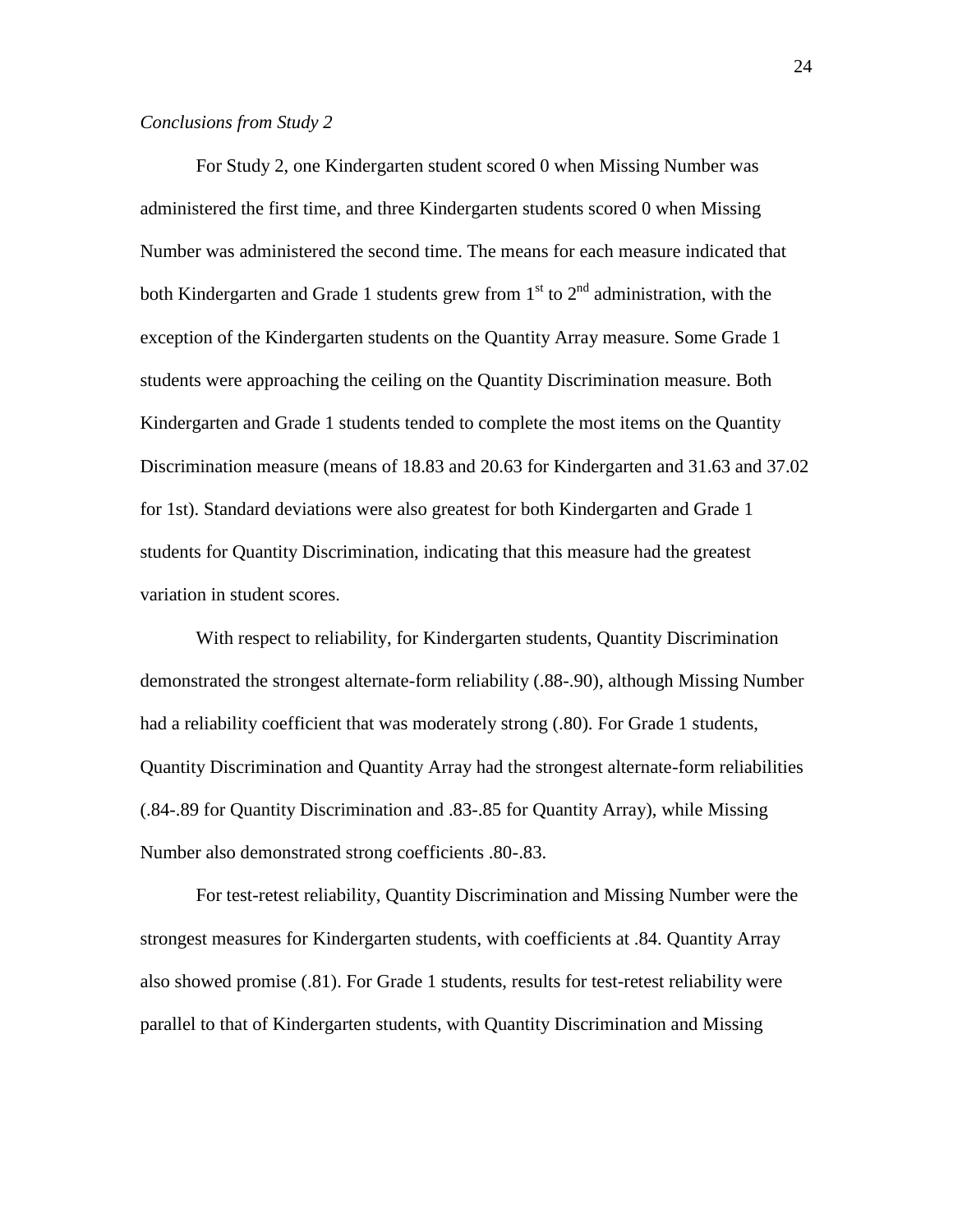Number demonstrating the strongest reliabilities (Quantity Discrimination, .91, and Missing Number, .89) and Quantity Array showing promise (.85).

With respect to criterion validity, correlations between teacher ratings and the various measures ranged from .45 to .69. For Kindergarten students, the correlation coefficient with Quantity Discrimination was .65 and with Missing Number was .61. A similar pattern of results was observed for Grade 1 students, with the correlation coefficient with Quantity Discrimination at .69 and with Missing Number at .64.

When examining correlations between the standardized test, the Mini Battery of Achievement, and students' scores on the measures, the strongest measures for Kindergarten students appeared to be Quantity Discrimination (.64) and Missing Number (.58). For Grade 1 students, the strongest correlations were realized with the Quantity Discrimination (.49) and Missing Number (.46) measures. An abbreviated listing of primary results is included in Appendix B.

For Kindergarten students, Quantity Discrimination and Number Identification have the strongest reliabilities, and Quantity Discrimination appears to have the strongest validity, with Missing Number and Number Identification close behind. For Grade 1 students, Quantity Discrimination and Number Identification have the strongest reliabilities, with Missing Number demonstrating the strongest validity and Quantity Discrimination the next strongest although students appear to be approaching a ceiling on Number Identification. The Quantity Array measure did not demonstrate strong reliability and validity results for Kindergarten students nor, in most cases, for Grade 1 students. Future research should examine the utility of using the promising measures early math measures to demonstrate growth over time.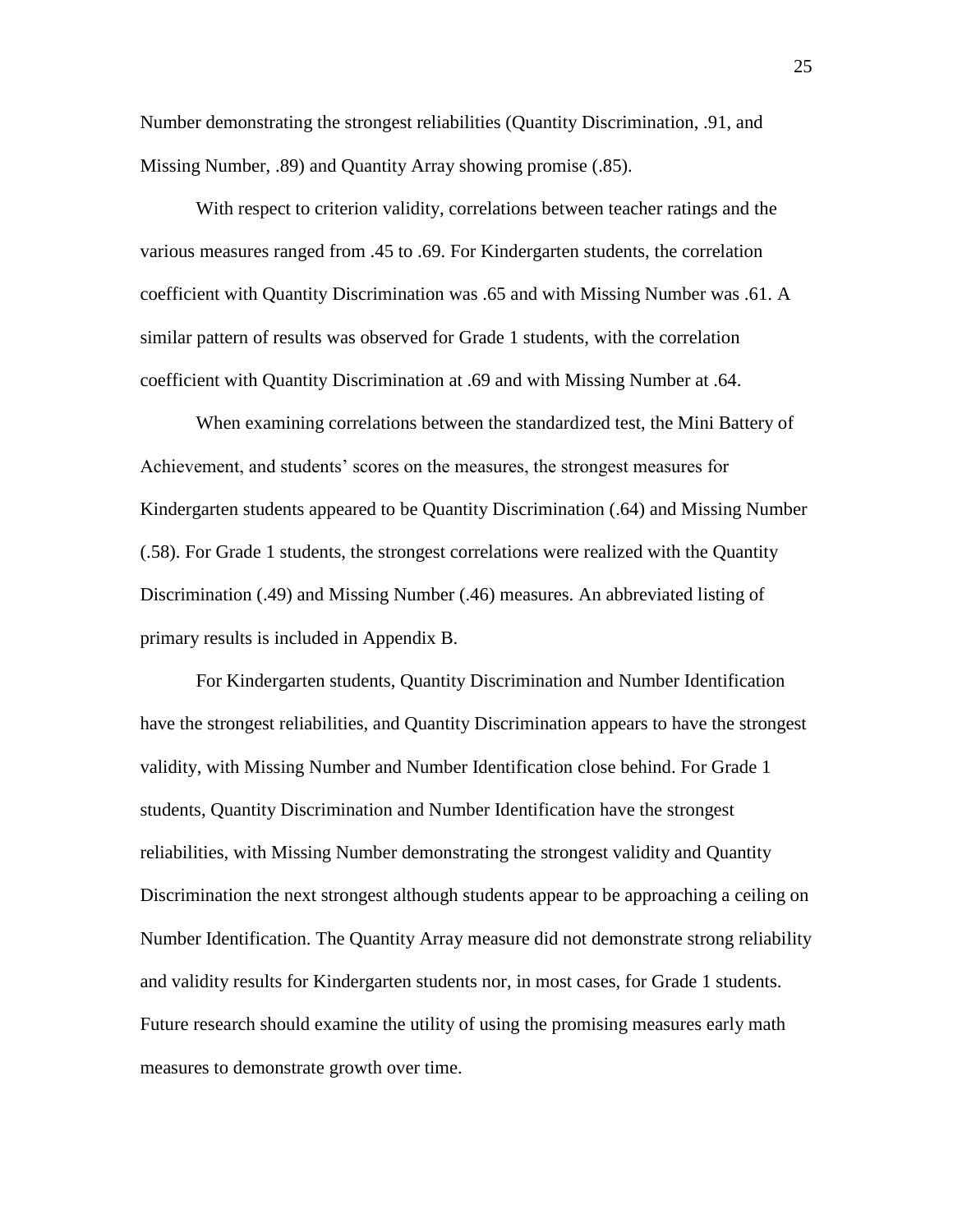#### References

- Brigance, A. (1999). *Comprehensive Inventory of Basic Skills* (rev. ed.). North Billerica, MA: Curriculum Associates.
- Chard, D. J., Clarke, B., Baker, S., Otterstedt, J., Braun, D., & Katz, R. (2005). Using measures of number sense to screen for difficulties in mathematics: Preliminary findings. *Assessment for Effective Intervention, 30*(2), 3-14.
- Clarke, B., & Shinn, M. R. (2004). A preliminary investigation into the identification and development of early mathematics curriculum-based measurement. *School Psychology Review, 33*, 234-248.
- Ginsburg, H. P., & Baroody, A.J. (1990). *Test of Early Mathematics Ability, 2nd edition.* Austin, TX: Pro-Ed, Incorporated.
- Ginsburg, H. P. & Baroody, A.J. (2003). *Test of Early Mathematics Ability, 3rd edition.*  Austin, TX: Pro-Ed, Incorporated.
- Marston, D. (1989). Curriculum based measurement: What it is and why do it? In M. R. Shinn (Ed.), *Curriculum-based measurement: Assessing special children* (pp. 18- 78). New York: Guilford.
- Okamoto, Y., & Case, R. (1996). Exploring the microstructure of children's central conceptual structures in the domain of number. In R. Case  $& Y.$  Okamoto (Eds.), *The role of central conceptual structures in the development of children's thought: Monographs of the Society for Research in Child Development* (Vol. 1-2, pp. 27-58). Malden, MA: Blackwell Publishers.
- Stanford Early Achievement Test  $(9<sup>th</sup>$  edition, 1996). Psychological Corporation. Harcourt Publishing.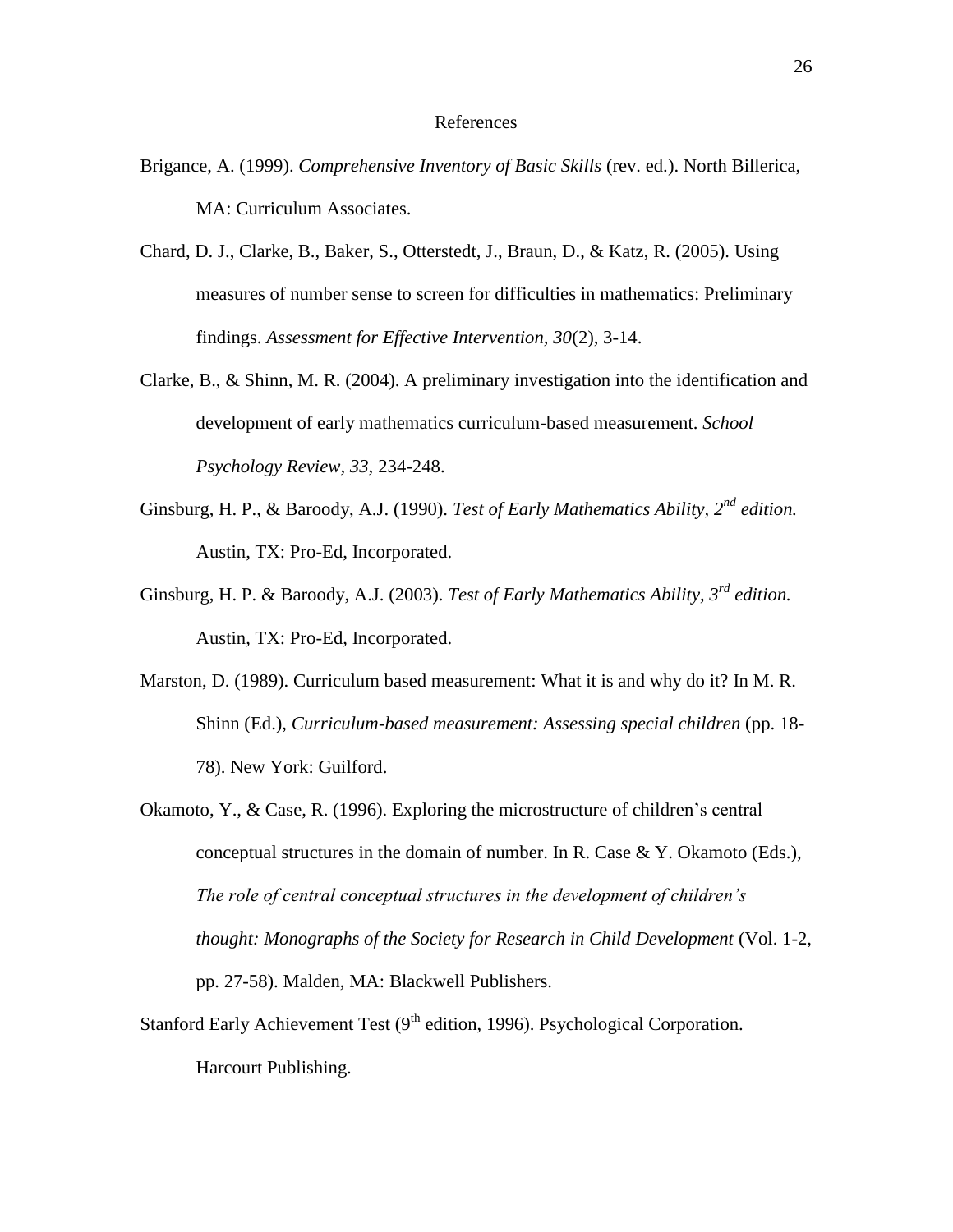- VanDerHeyden, A. M., Witt, J. C., Haquin, G., Noell, G. (2001). The reliability and validity of curriculum-based measurement readiness probes for kindergarten students. *School Psychology Review, 30*, 363-382.
- Woodcock, R. W., McGrew, K. S., & Werder, J. K. (1994). *Woodcock-McGrew-Werder Mini-Battery of Achievement*. Itasca, IL: Riverside Publishing.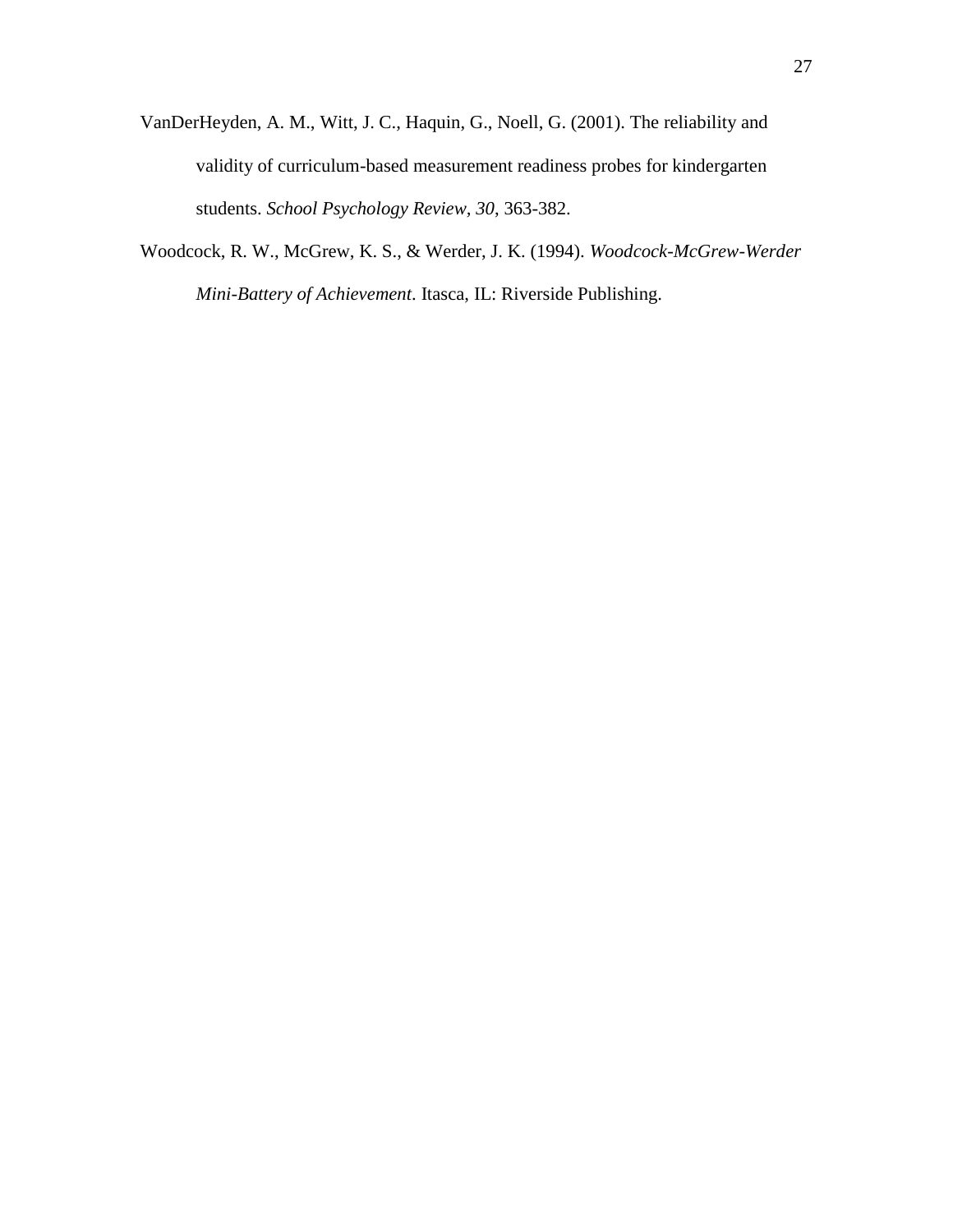### Appendix A

### Early Math Measures

Missing Number

### Construction:

1) Use forward counting sequence

2) 70% of the problems are counting by 1's and 30% are counting by 2's, 5's, and 10's

3) Problem type is randomly selected

4) Number that the problem starts with is randomly selected (0-7 for count by 1's, 2-14 for count by 2's, 5-35 for count by 5's, and  $10-70$  for count by  $10's$ )

5) Includes problems counting by 1-digit from 0-10, by 2's to 20, by 5's to 50, and by 10's to 100.

6) For counting by 1-digit, the blank varies

7) For counting by 2's, 5's, and 10's, the blank is at the end.

8) 3 numbers are given, with a blank in-between or at then end (student completes the pattern by stating the  $4<sup>th</sup>$  number)

### **Directions for Missing Number:**

1. Place the student copy in front of the student.

2. Place the examiner copy on a clipboard and position so the student cannot see what the examiner records.

3. Say these specific directions to the student:

# **"Look at the paper in front of you. Each box has three numbers and a blank."** (Point to the first box). **"What number goes in the blank?"**

4. Correct Response:

# **"Good. The number is 3**." (Point to the second box.)

Incorrect Response:

**"The number that goes in the blank is 3**. **You should have said 3 because 3 comes after 2**  $(0, 1, 2, 3)$ **."** (Point to the second box.)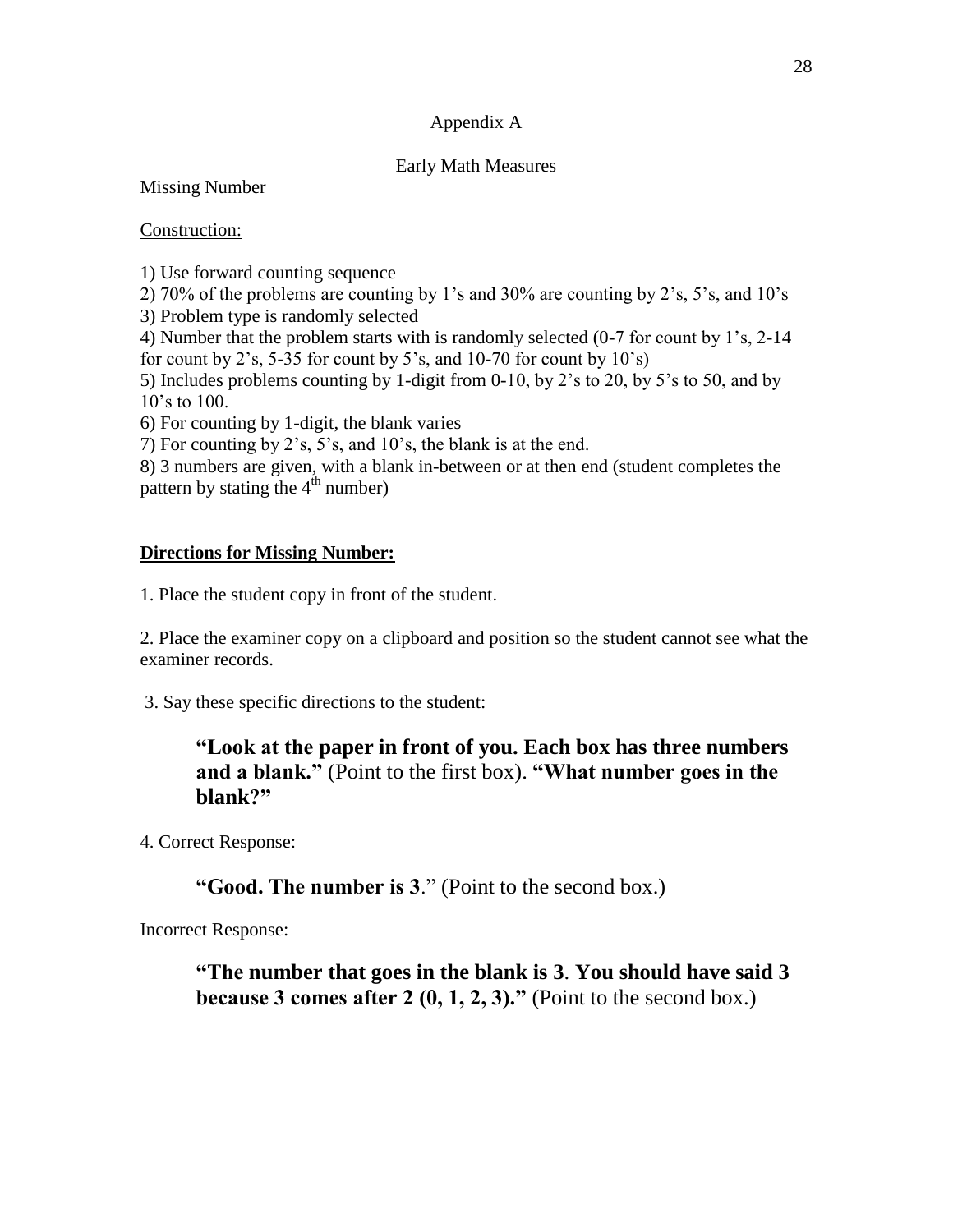5. Say to the student:

### **"Here is another example. What number goes in the blank?"**

6. Correct Response:

**"Good. The number is 2."** (Point to the third box).

Incorrect Response:

**"The number that goes in the blank is 2**. **You should have said 2 because 2 comes after 1**  $(1, 2, 3, 4)$ **.**" (Point to the third box.)

7. Say to the student:

# **"Here is another example. What number is goes in the blank?"**

8. Correct Response:

**"Good. The number is 20."** (Turn the page).

Incorrect Response:

**"The number that goes in the blank is 20**. **You should have said 20 because 20 comes after 15 when you are counting by 5's (5, 10, 15, 20)."** (Turn the page.)

9. Say to the student:

**"The paper in front of you has boxes with three numbers and a blank in each of them. When I say begin, I want you to tell me what number goes in the blank in each box. Start here and go across the page** (demonstrate by pointing). **Try each one. If you come to one that you don't know, I'll tell you to try the next one. Are there any questions? Put your finger on the first one. Ready, begin."**

10. Start your stopwatch. If the student fails to attempt (does not give the answer to the first problem) after 3 seconds, tell the student to

**"Try the next one."**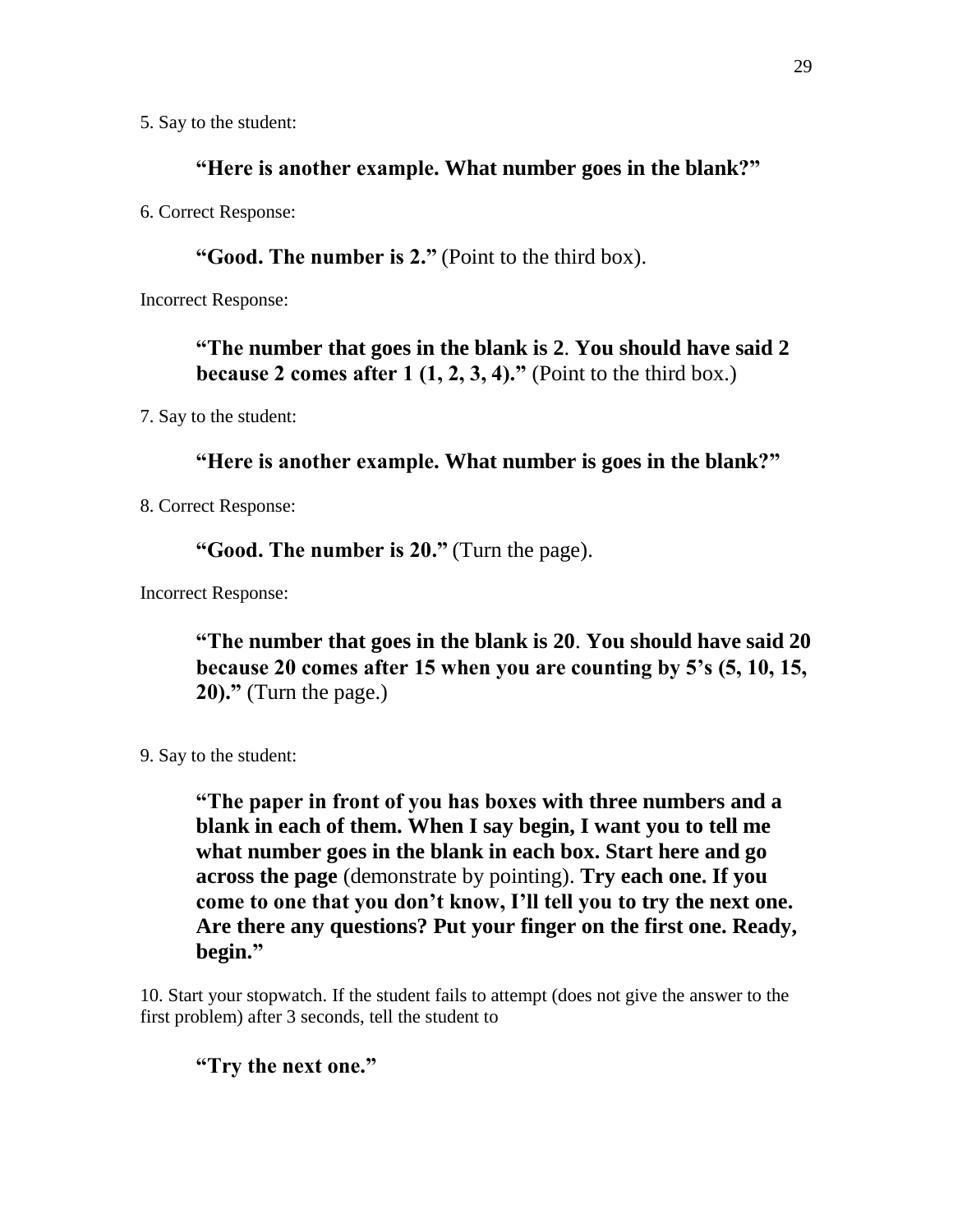11. For at least the first 2 to 3 rows of problems, you may need to prompt the student by pointing to the next box and saying

# **"Tell me the number that goes in the blank."**

12. On the administrator copy, write the number that the student says in the blank next to each problem number.

13. The maximum time for each item is 3 seconds. If a student does not provide an answer within 3 seconds, tell the student to

# **"Try the next one."**

14. If the student comes to the end of the page, turn the page to the next page of problems.

15. At the end of 1 minute, draw a line under the last item completed and say

**"Stop."**

# **Scoring Rules**

Rule 1: If a student correctly identifies the number score the item as correct.

Rule 2: If the student states any number other than the item number score the item as incorrect.

Rule 3: If a student hesitates or struggles with a problem for 3 seconds tell the student to "try the

next one" and score the item as incorrect.

Rule 4: If a student skips a problem, score the problem as incorrect.

Rule 5: If a student skips an entire row, mark each problem in the row as incorrect.

Missing Number task (actual task is three pages long)

Example 1

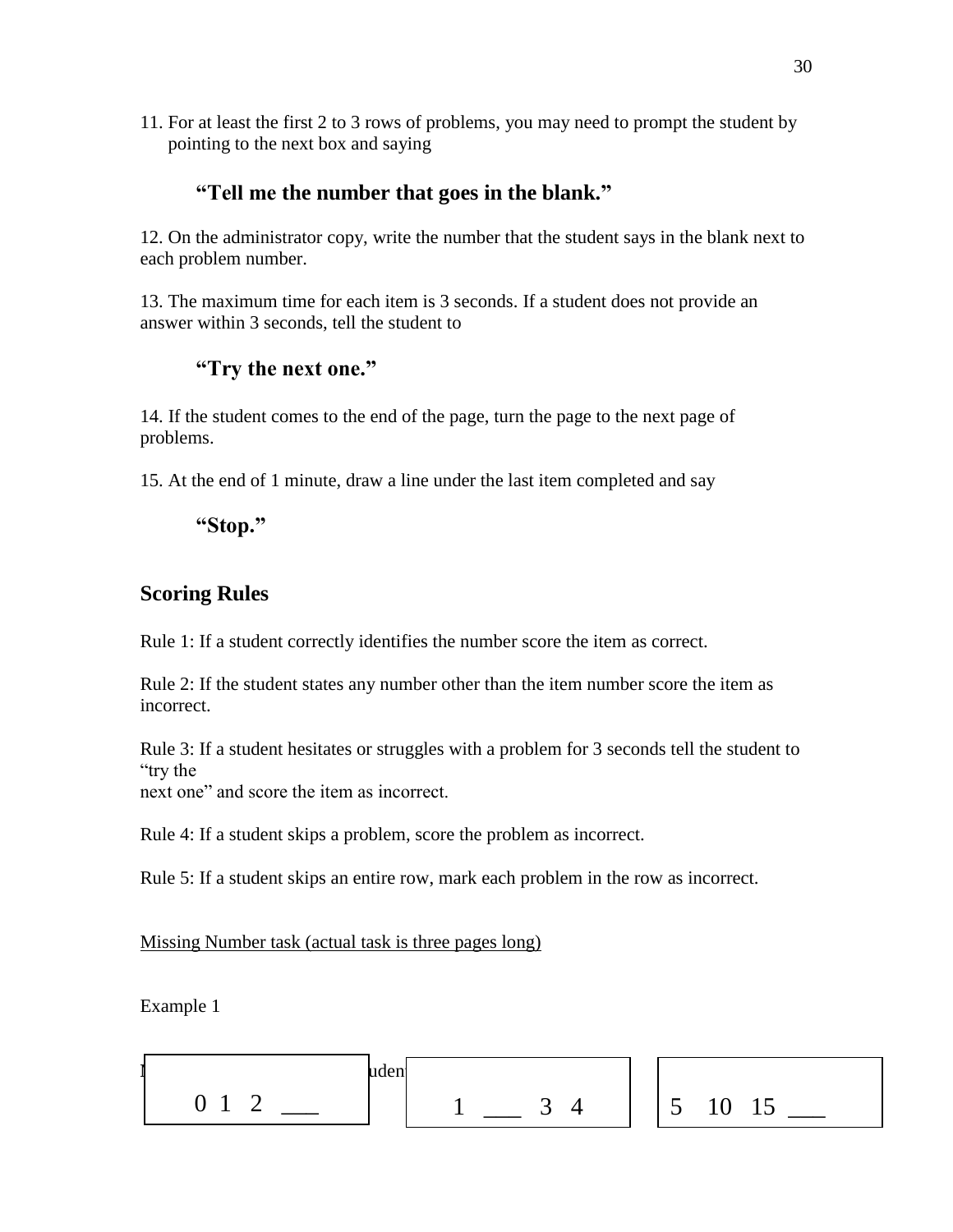

Number Identification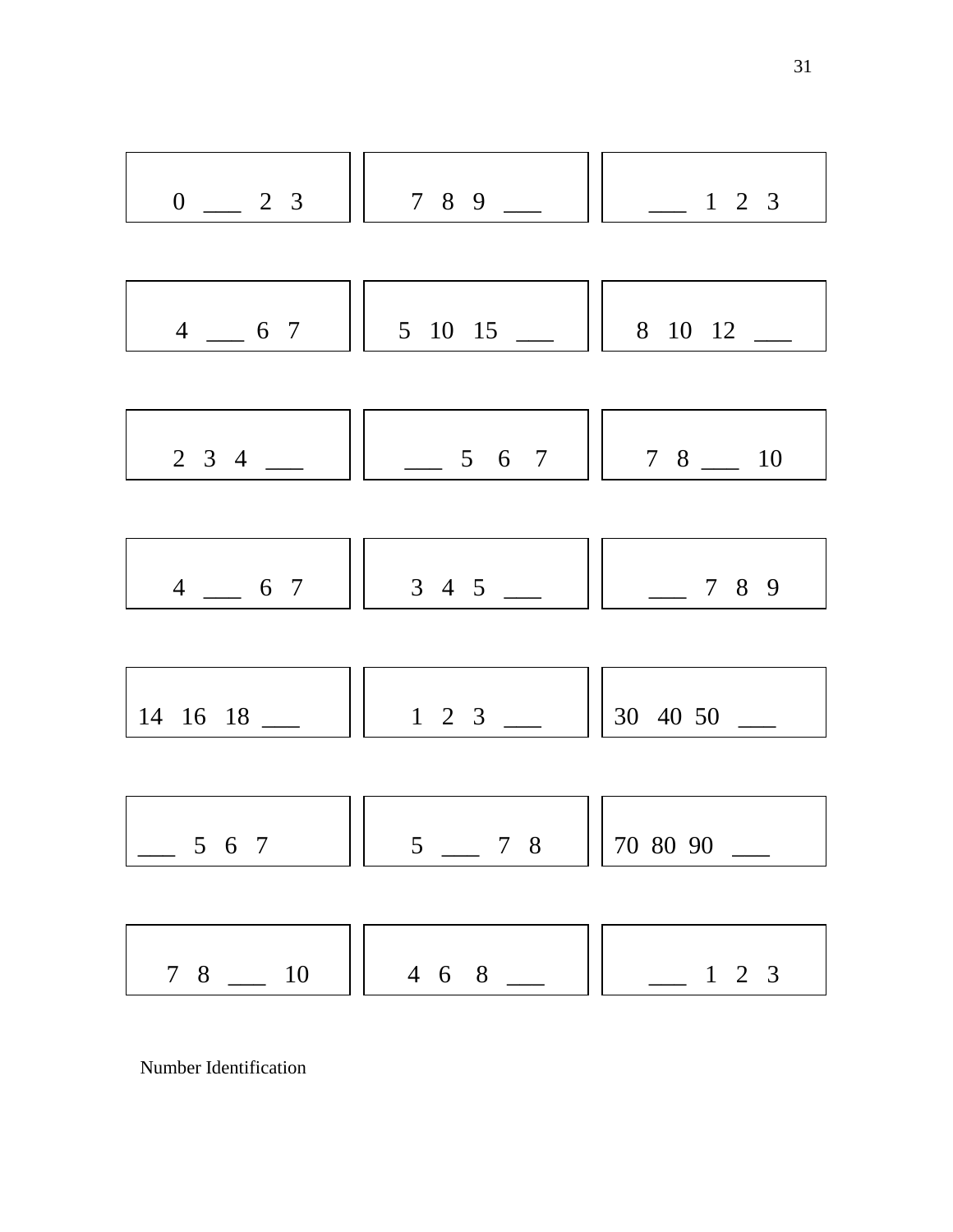### Construction:

1) Random numbers 0-100

2) 50% of the numbers are between 0-20, 33% are between 0-50, and 17% are between 0- 100.

### **Directions for Number Identification:**

1. Place the student copy in front of the student.

2. Place the examiner copy on a clipboard and position so the student cannot see what the examiner records.

3. Say these specific directions to the student:

# **"Look at the paper in front of you. There are numbers in boxes."**  (Point to the first box). **"What number is this?"**

4. Correct Response:

**"Good. The number is 6**." (Point to the second box.)

Incorrect Response:

# **"This number is 6**.**"**(Point to the second box.)

5. Say to the student:

# **"Here is another example. What number is this?"**

6. Correct Response:

# **"Good. The number is 15."** (Point to the third box).

Incorrect Response:

# **"This number is 15**.**"** (Point to the third box.)

7. Say to the student:

# **"Here is another example. What number is this?"**

8. Correct Response:

# **"Good. The number is 1."** (Turn the page).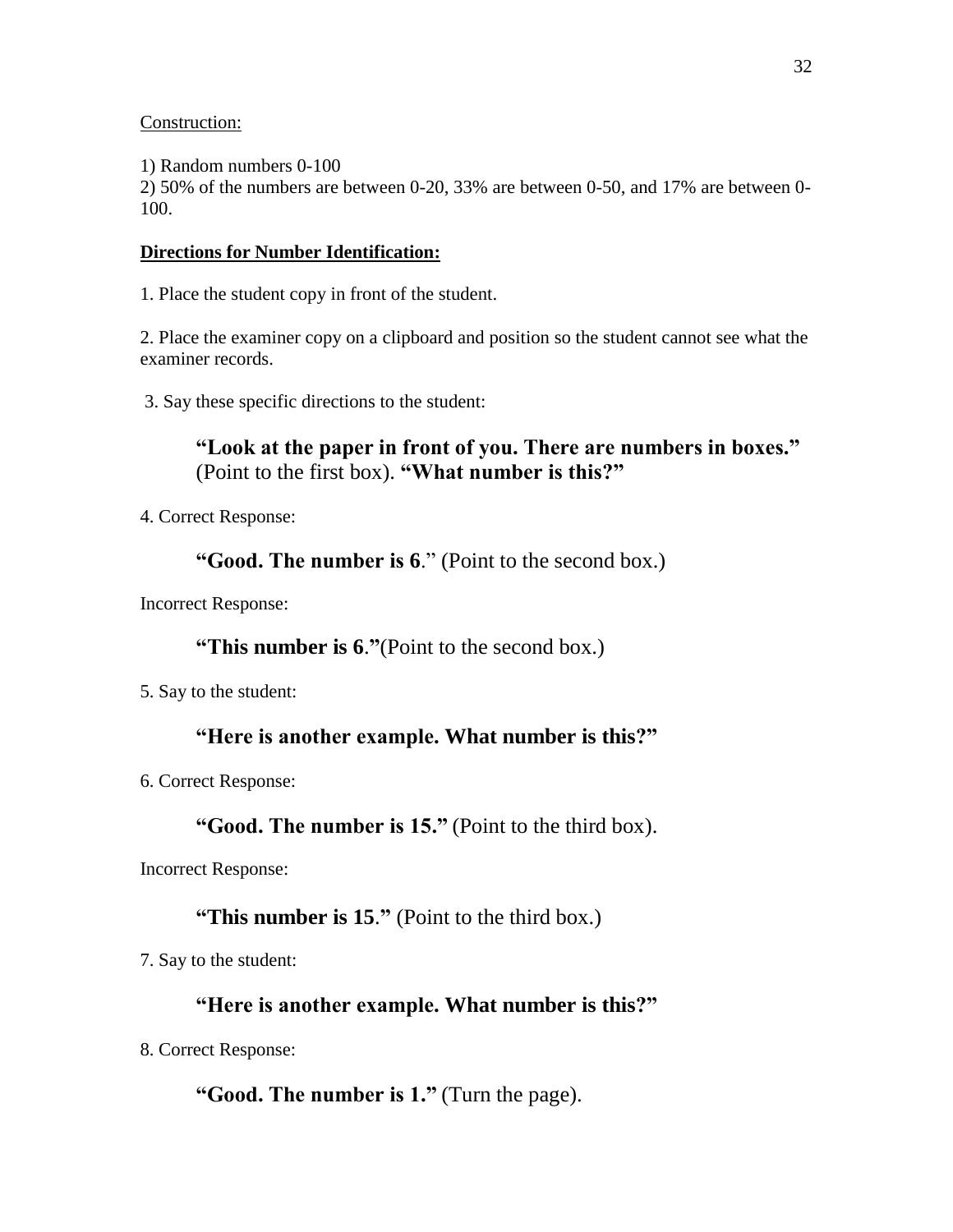Incorrect Response:

# **"This number is 1."** (Turn the page.)

9. Say to the student:

**"The paper in front of you has boxes with numbers in them. When I say begin, I want you to tell me what number is in each box. Start here and go across the page** (demonstrate by pointing). **Try each one. If you come to one that you don't know, I'll tell you to try the next one. Are there any questions? Put your finger on the first one. Ready, begin."**

10. Start your stopwatch. If the student fails to attempt (does not give the answer to the first problem) after 3 seconds, tell the student to

### **"Try the next one."**

12. For at least the first 2 to 3 rows of problems, you may need to prompt the student by pointing to the next box and saying

# **"What number is this?"**

12. On the administrator copy, write the number that the student says in the blank next to each problem number.

13. The maximum time for each item is 3 seconds. If a student does not provide an answer within 3 seconds, tell the student to

### **"Try the next one."**

14. If the student comes to the end of the page, turn the page to the next page of problems.

15. At the end of 1 minute, draw a line under the last item completed and say

# **"Stop." Scoring Rules**

Rule 1: If a student correctly identifies the number score the item as correct.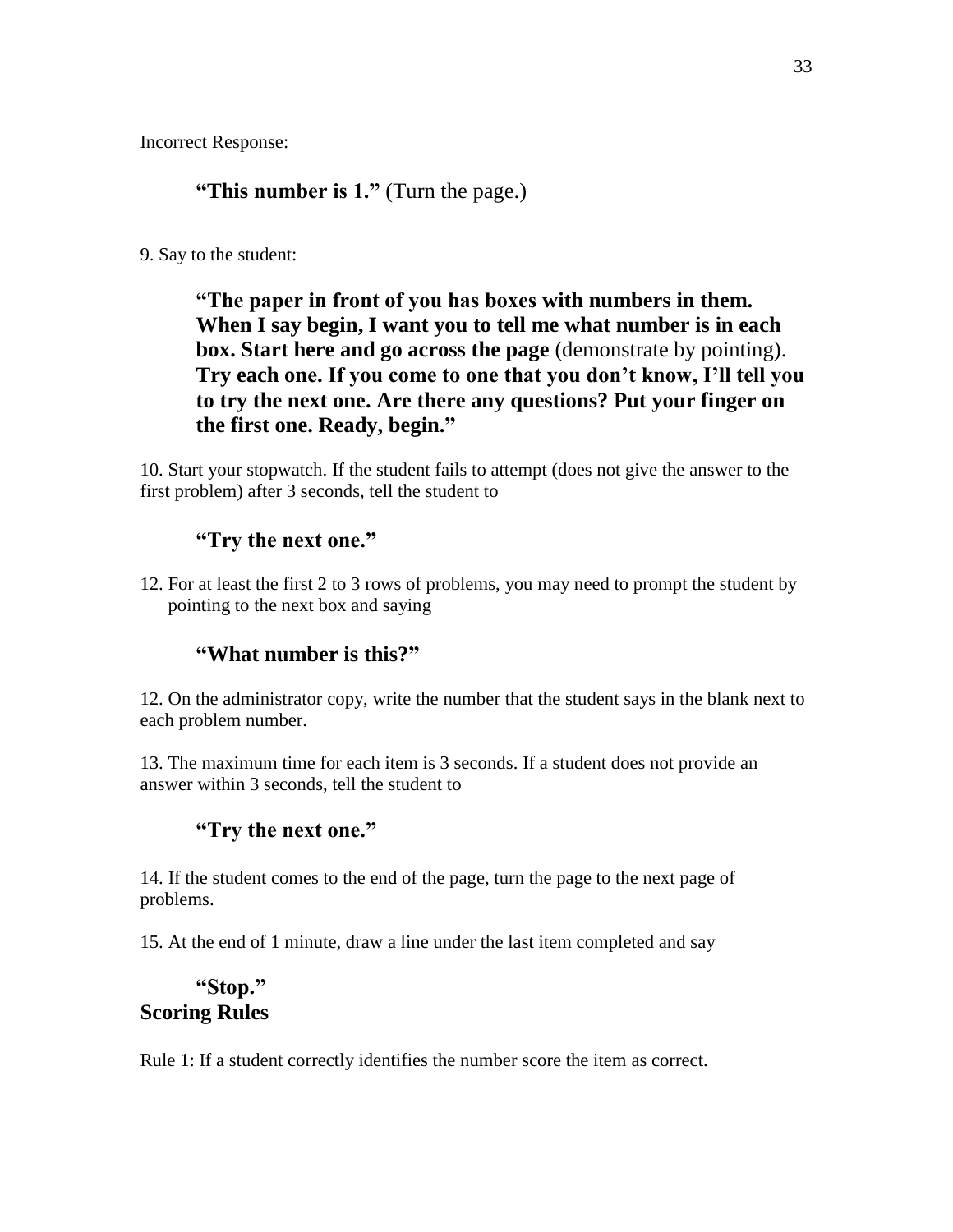Rule 2: If the student states any number other than the item number score the item as incorrect.

Rule 3: If a student hesitates or struggles with a problem for 3 seconds tell the student to "try the

next one" and score the item as incorrect.

Rule 4: If a student skips a problem, score the problem as incorrect.

Rule 5: If a student skips an entire row, mark each problem in the row as incorrect.

Number identification task (actual task is 3 pages long):

Example

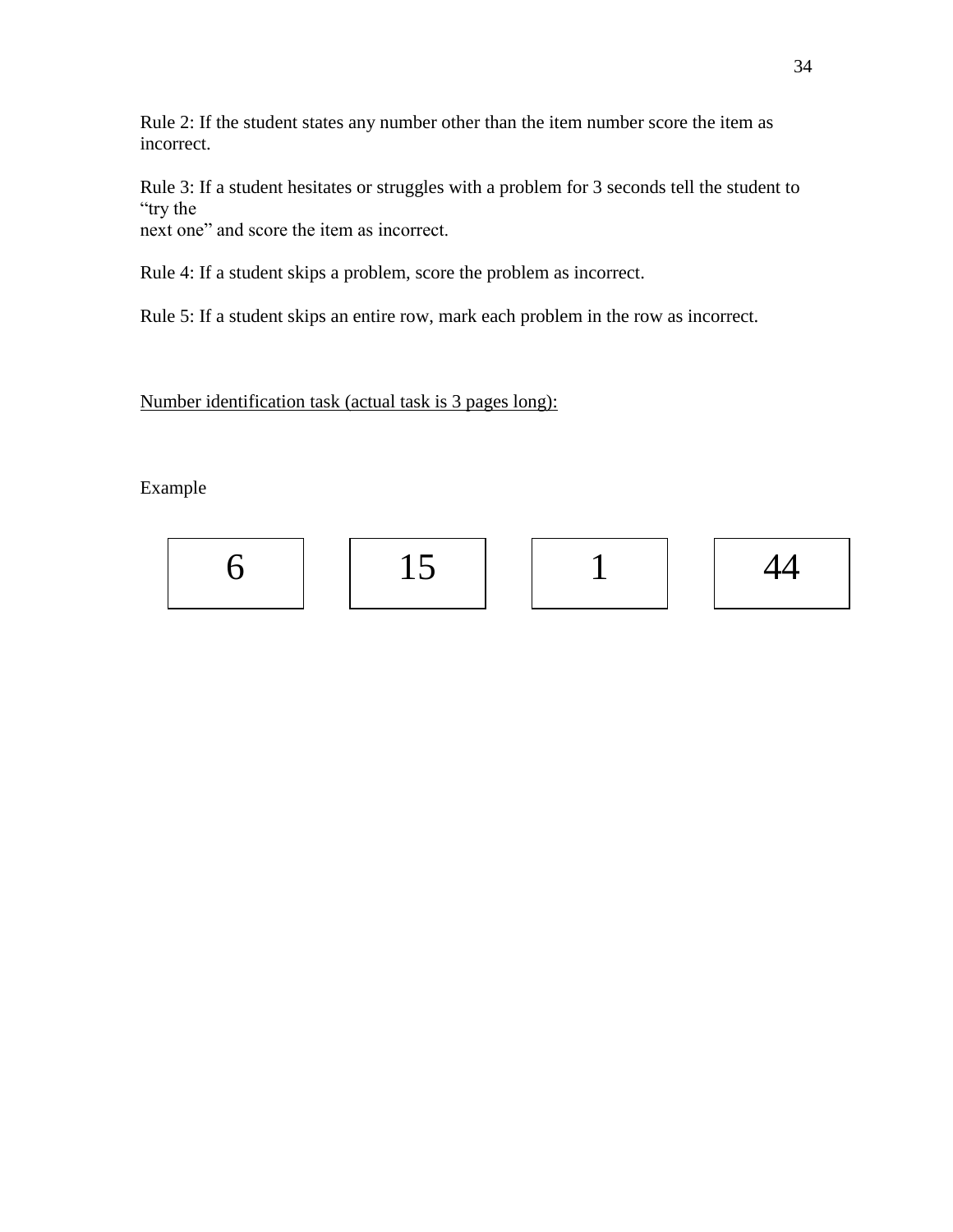**Number Identification, page 1—**Student copy

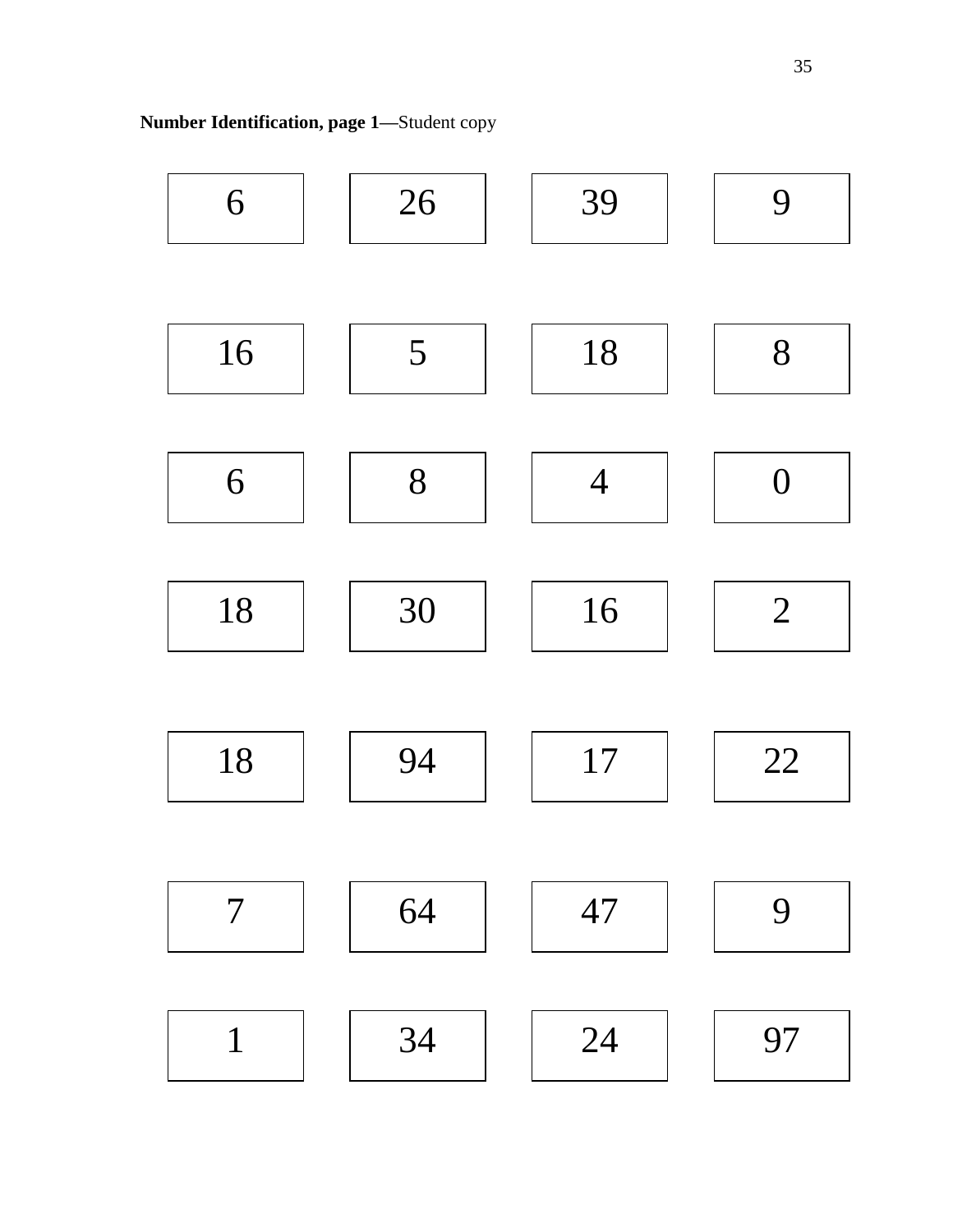### **Quantity array**

Construction:

- Generated random numbers from 1-10
- Generated random numbers from 1-2 to determine whether there would be a single or double set for each problem
- Eliminated every other "2" in the list, so there are more 1's (single sets) than 2's (double sets)
- $\triangleleft$  Square up sets
- Maximum for each set in a line will be 5
- $\bullet$  If there are 2 sets with objects in line, the lines need to be vertical.
- $\bullet$  In the finished probes, make sure there is a range of problem types (some in lines, some in sets, more single sets than double sets.)

### **Administration directions**

1. Place the student copy in front of the student.

2. Place the examiner copy on a clipboard and position so the student cannot see what the examiner records.

3. Say these specific directions to the student:

# **"Look at the paper in front of you. There are 2 boxes with dots in them.** (Point to the first box). **How many dots are in this box?"**

4. Correct Response:

# **"Good. The number is 3**." (Point to the second box.)

Incorrect Response:

**"The answer is 3** (demonstrate by counting the 3 dots), **because there are three dots in the box. Let's try another one."** (Point to the second box.)

5. Say to the student:

# **"Here is another example. How many dots are in this box?"**

6. Correct Response:

**"Good. The number is 4."** (Turn the page).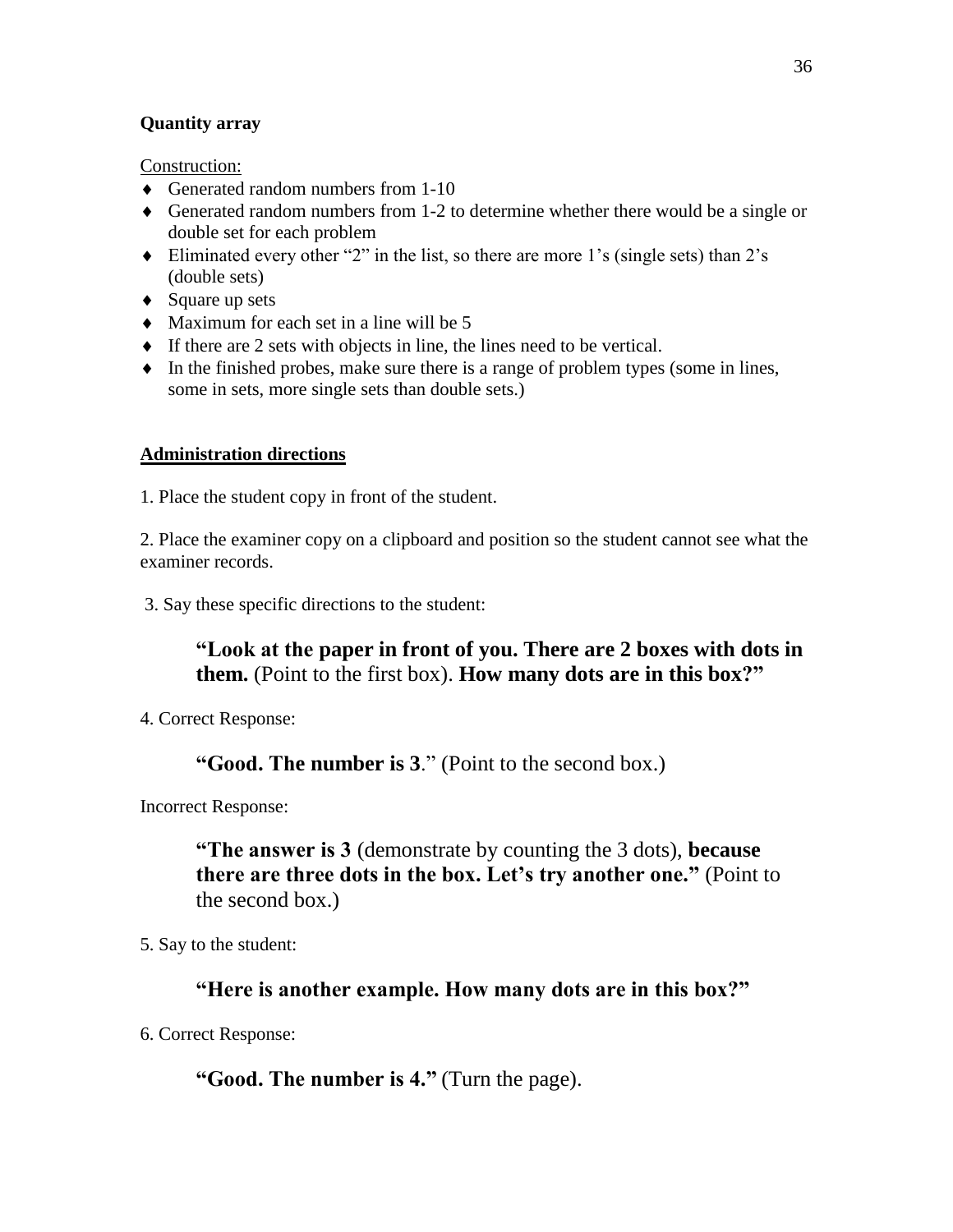Incorrect Response:

**"The answer is 4** (demonstrate by counting the 4 dots), **because there are four dots in the box."** (Turn the page).

### 7. Say to the student:

**"The paper in front of you has boxes with dots in them. When I say begin, I want you to tell me how many dots are in each box. Start here and go across the page** (demonstrate by pointing). **Try each one. If you come to one that you don't know, I'll tell you to try the next one. Are there any questions? Put your finger on the first one. Ready, begin."**

8. Start your stopwatch. If the student fails to attempt (does not start counting the dots or does not give the answer to the first problem) after 5 seconds, tell the student to

# **"Try the next one."**

9. For at least the first 2 to 3 rows of problems, you may need to prompt the student by pointing to the next box and saying

# **"Tell me how many dots are in the box."**

10. On the administrator copy, write the number that the student says in the blank next to each problem number.

11. The maximum time for each item is 5 seconds. If a student does not provide an answer within 5 seconds, tell the student to

# **"Try the next one."**

12. If the student comes to the end of the page, turn the page to the next page of problems.

13. At the end of 1 minute, draw a line under the last item completed and say

# **"Stop."**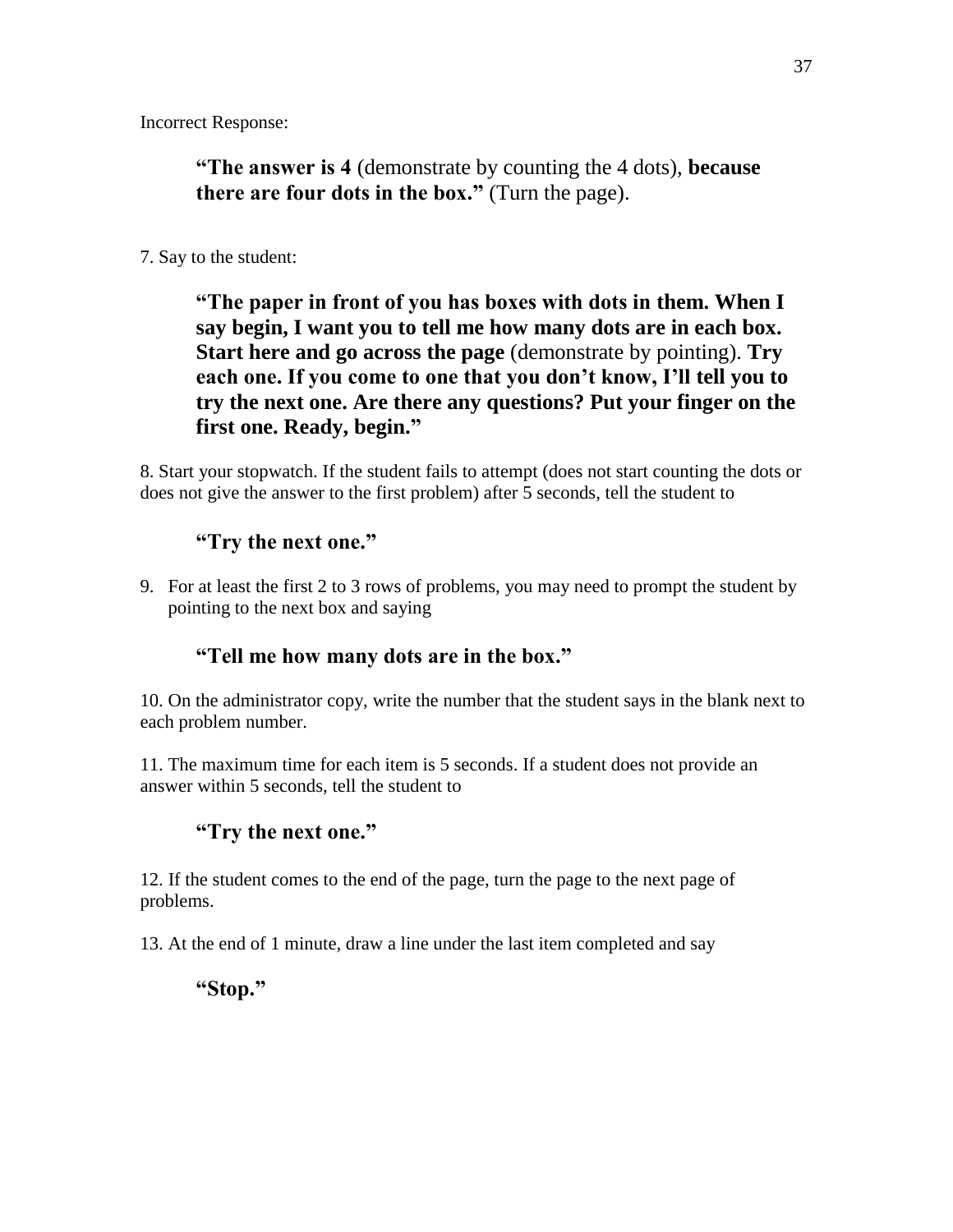# **Scoring Rules**

Rule 1: If a student correctly identifies the number score the item as correct.

Rule 2: If the student states any number other than the item number score the item as incorrect.

Rule 3: If a student hesitates or struggles with a problem for 5 seconds tell the student to "try the

next one" and score the item as incorrect.

Rule 4: If a student skips a problem, score the problem as incorrect.

Rule 5: If a student skips an entire row, mark each problem in the row as incorrect.

Quantity Array Task (actual task is 3 pages long)

Example



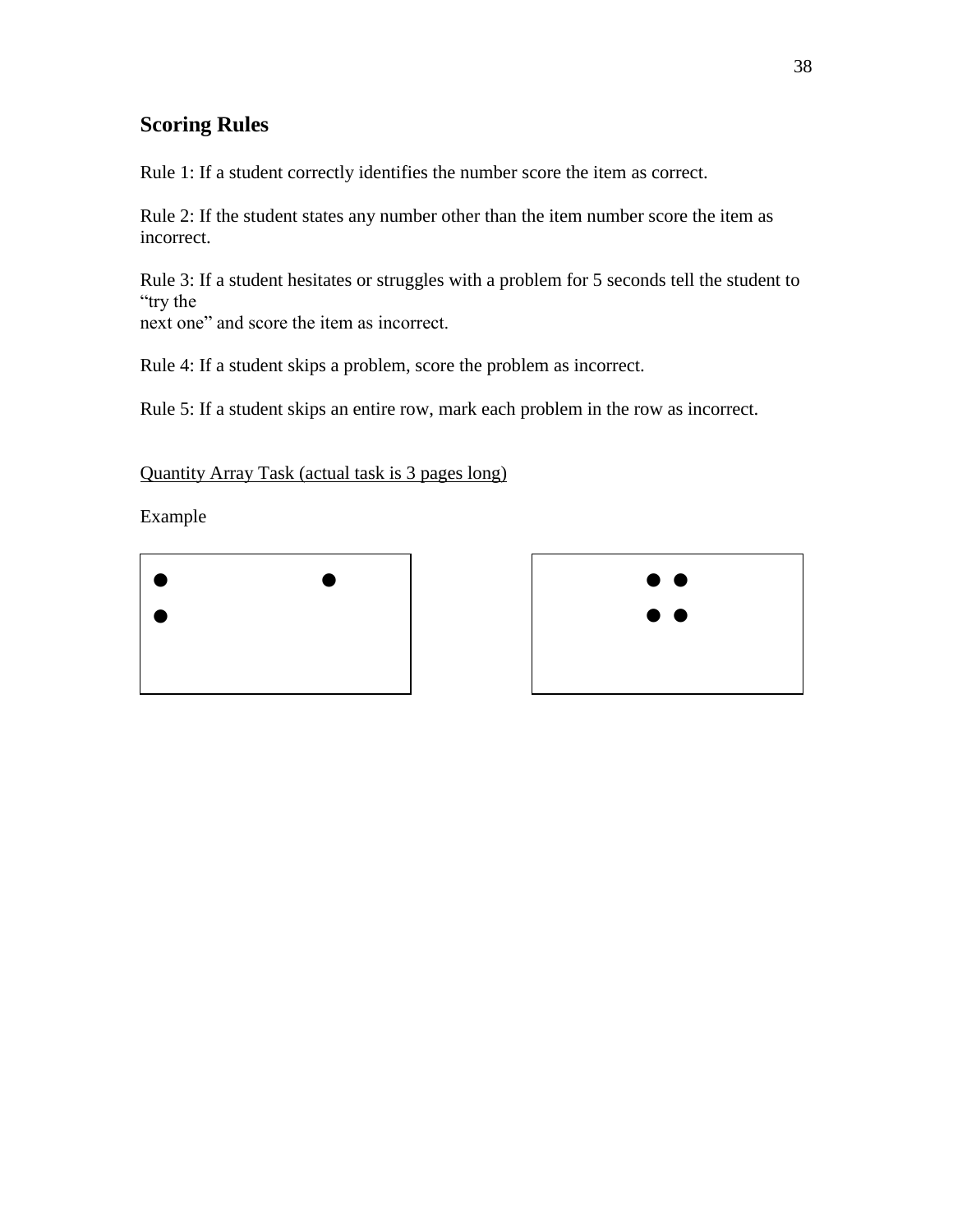**Quantity Arrays, page 1**—student copy

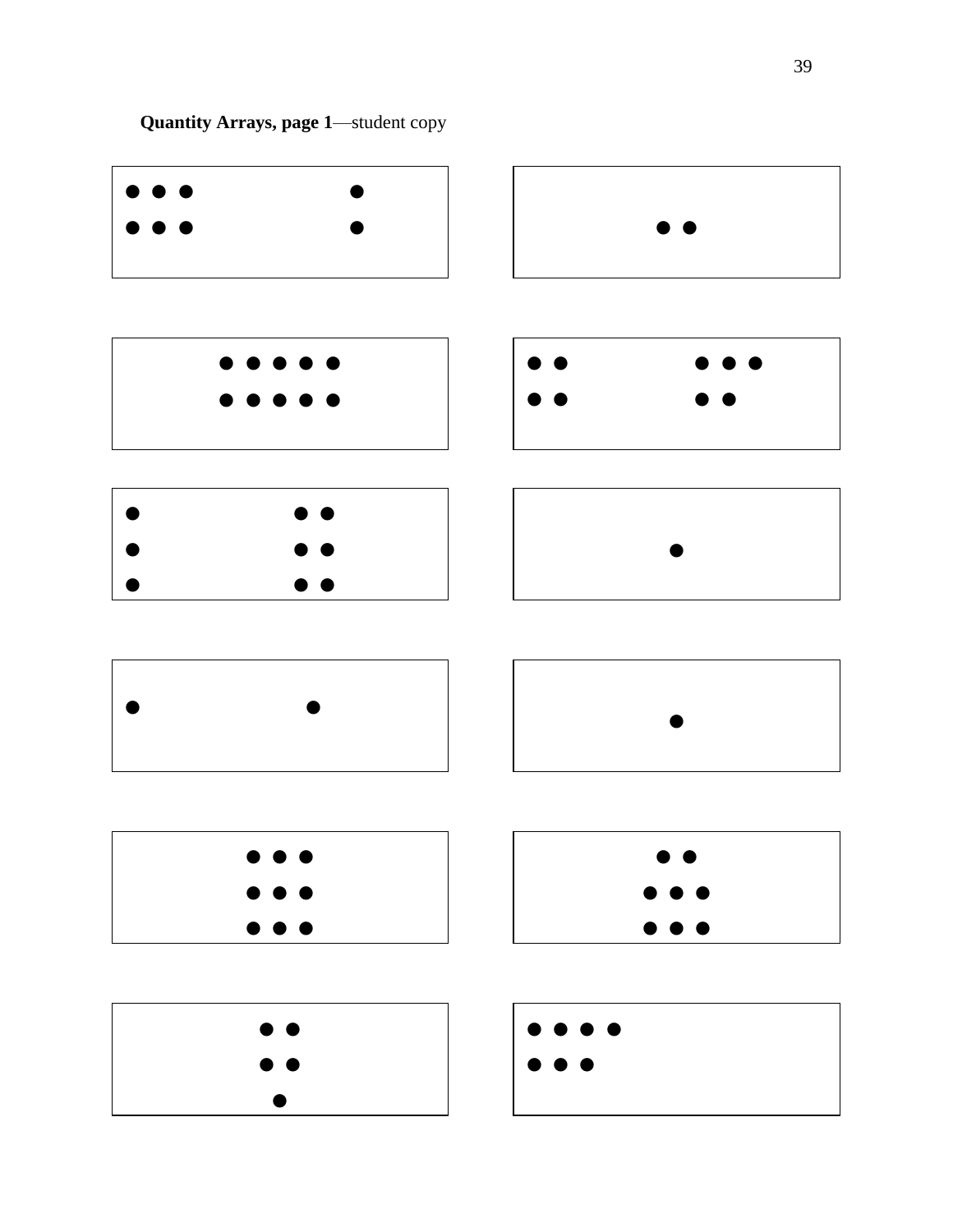Quantity Discrimination

### Construction:

- $\div$  Used number sets 0-10 and 0-20
- Randomly selected either 0-10 or 0-20
- From the selected number set, selected two numbers for each problem
- $\triangle$  If the next two random numbers are identical (i.e., next two numbers are both 2's) eliminate one, and move to the next number.

### **Directions for Quantity Discrimination:**

1. Place the student copy in front of the student.

2. Place the examiner copy on a clipboard and position so the student cannot see what the examiner records.

3. Say these specific directions to the student:

# **"Look at the paper in front of you. In each row there are some boxes with numbers in them."** (Point to the first set of boxes in the top row). **" I want you to tell me the number that is bigger."**

4. Correct Response:

**"Good. 7 is bigger than 1.**" (Point to the second set of boxes in the top row.)

Incorrect Response:

**"The number that is bigger is 7. You should have said 7 because 7 is bigger than 1."** (Point to the second set of boxes in the top row.)

5. Say to the student:

# **"Here is another example. Tell me the number that is bigger."**

6. Correct Response:

**"Good. 6 is bigger than 2."** (Point to the third set of boxes in the top row).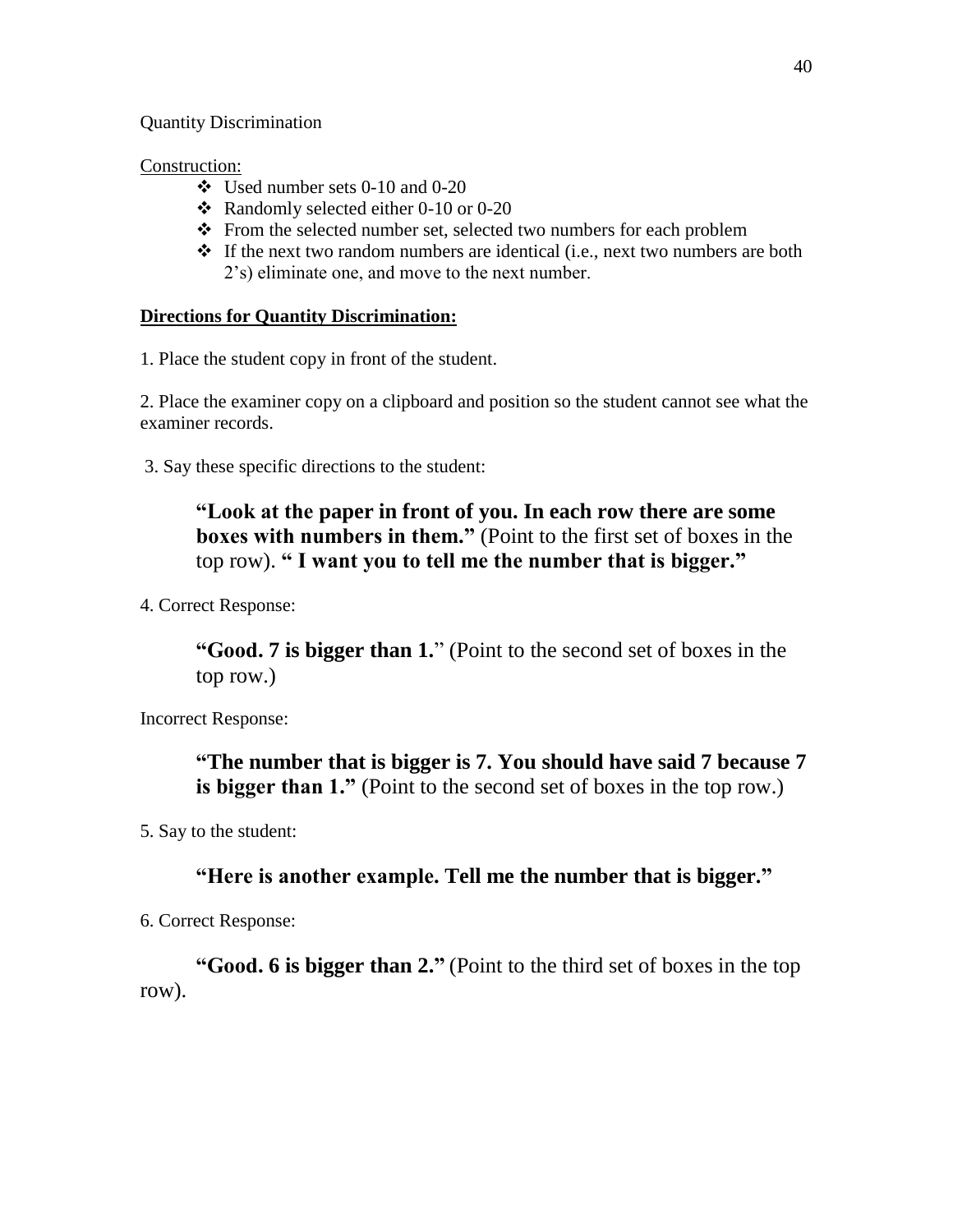Incorrect Response:

**"The number that is bigger is 6. You should have said 6 because 6 is bigger than 2."** (Point to the third set of boxes in the top row.)

5. Say to the student:

# **"Here is another example. Tell me the number that is bigger."**

6. Correct Response:

**"Good. 8 is bigger than 0."** (Turn the page).

Incorrect Response:

**"The number that is bigger is 8. You should have said 8 because 8 is bigger than 0."** (Turn the page.)

7. Say to the student:

**"The paper in front of you has boxes with two numbers in each box. When I say begin, I want you to tell me which number is bigger. Start here and go across the page** (demonstrate by pointing). **Try each one. If you come to one that you don't know, I'll tell you to try the next one. Are there any questions? Put your finger on the first one. Ready, begin."**

8. Start your stopwatch. If the student fails to attempt (does not give the answer to the first problem) after 3 seconds, tell the student to

# **"Try the next one."**

10. For at least the first 2 to 3 rows of problems, you may need to prompt the student by pointing to the next box and saying

# **"Tell me which number is bigger."**

10. On the administrator copy, write the number that the student says in the blank next to each problem number.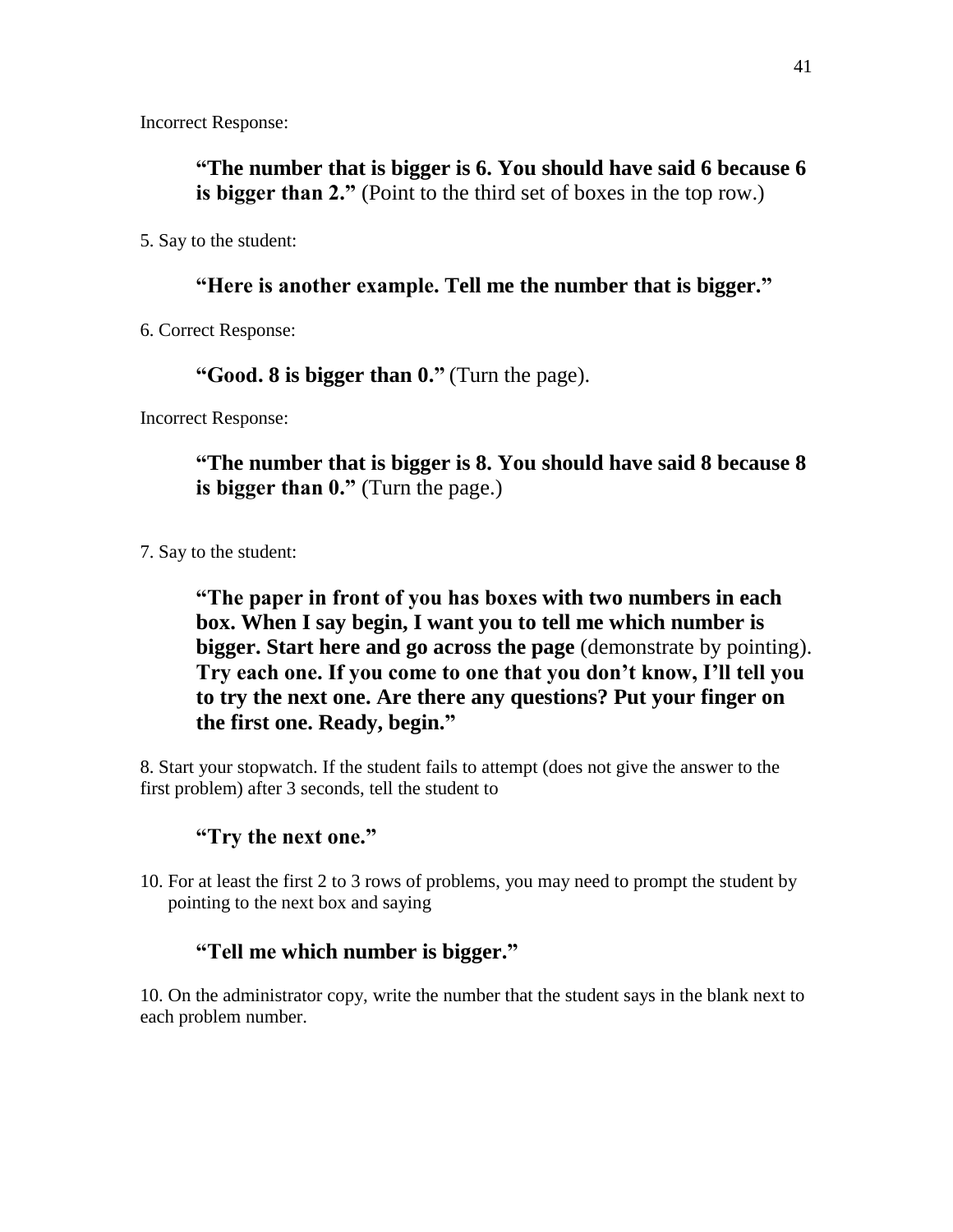11. The maximum time for each item is 3 seconds. If a student does not provide an answer within 3 seconds, tell the student to

# **"Try the next one."**

12. If the student comes to the end of the page, turn the page to the next page of problems.

13. At the end of 1 minute, draw a line under the last item completed and say

**"Stop."**

# **Scoring Rules**

Rule 1: If a student correctly identifies the number score the item as correct.

Rule 2: If the student states any number other than the item number score the item as incorrect.

Rule 3: If a student hesitates or struggles with a problem for 3 seconds tell the student to "try the

next one" and score the item as incorrect.

Rule 4: If a student skips a problem, score the problem as incorrect.

Rule 5: If a student skips an entire row, mark each problem in the row as incorrect.

Quantity Discrimination Task (actual task is 3 pages long)

Example 1

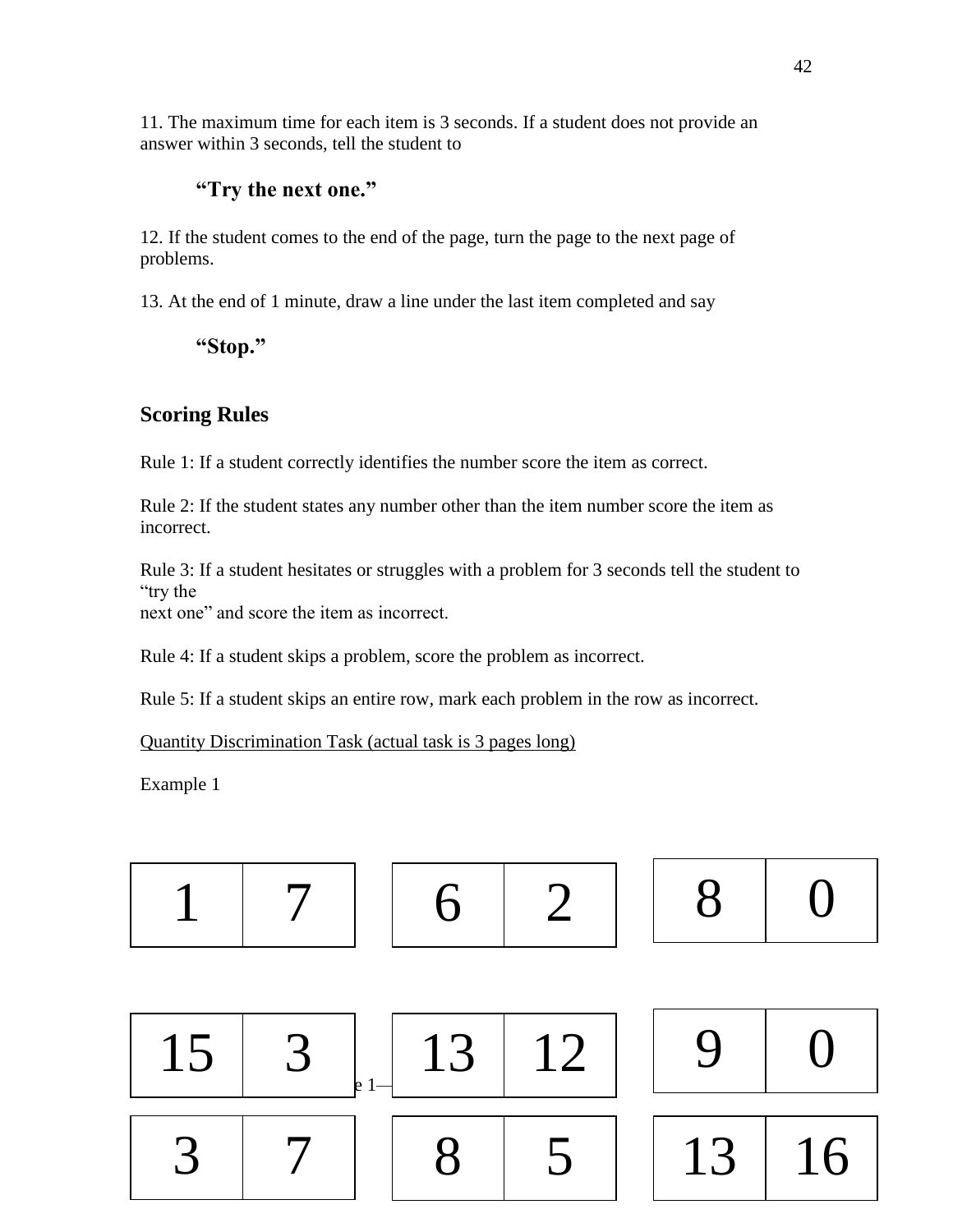